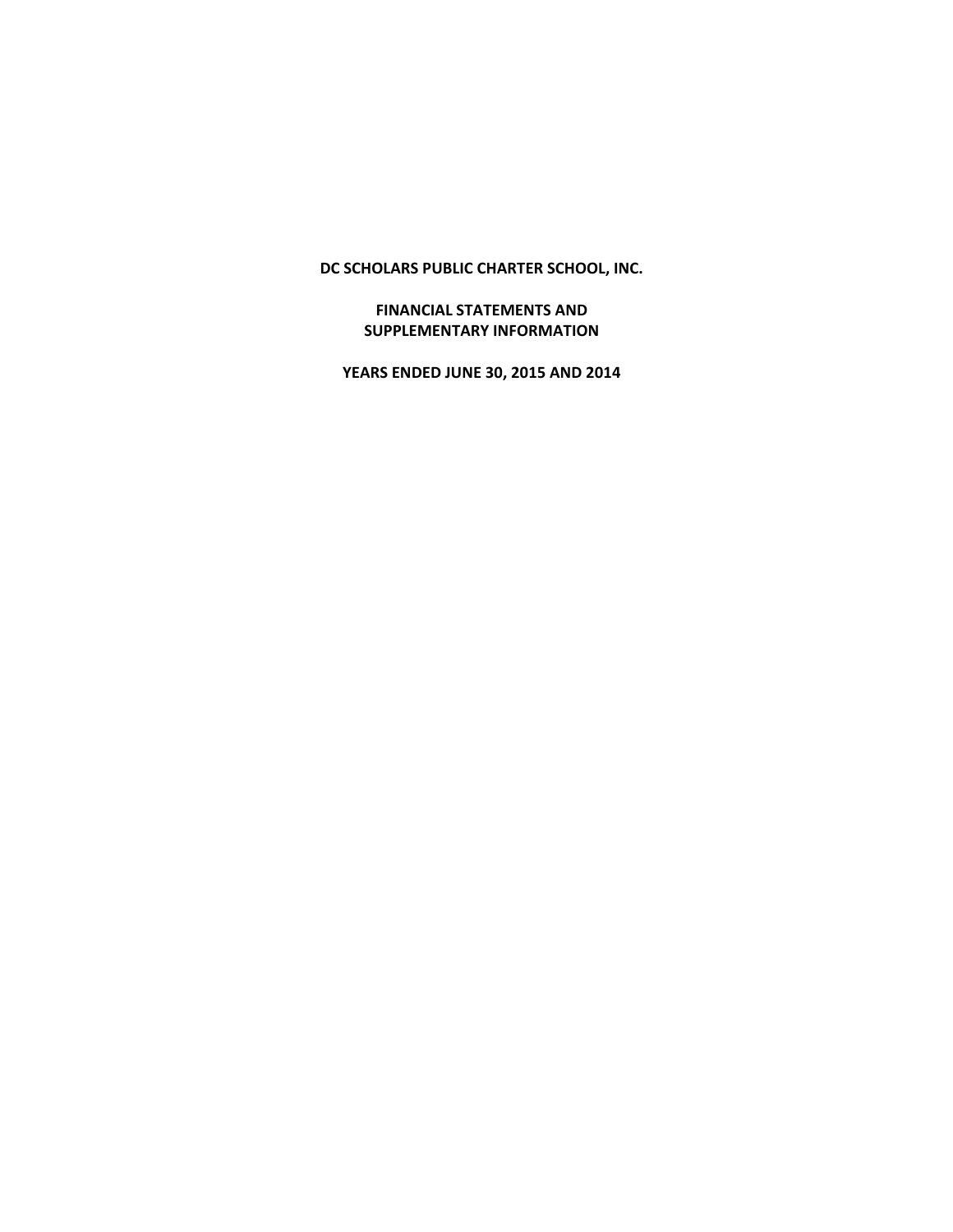# **DC SCHOLARS PUBLIC CHARTER SCHOOL, INC. TABLE OF CONTENTS YEARS ENDED JUNE 30, 2015 AND 2014**

| <b>INDEPENDENT AUDITORS' REPORT</b>                                 | $\mathbf{1}$            |
|---------------------------------------------------------------------|-------------------------|
| <b>FINANCIAL STATEMENTS</b>                                         |                         |
| STATEMENTS OF FINANCIAL POSITION                                    | 3                       |
| <b>STATEMENTS OF ACTIVITIES</b>                                     | 4                       |
| <b>STATEMENT OF FUNCTIONAL EXPENSES</b>                             |                         |
| FOR THE YEAR ENDED JUNE 30, 2015                                    | 5                       |
| <b>STATEMENT OF FUNCTIONAL EXPENSES</b>                             |                         |
| FOR THE YEAR ENDED JUNE 30, 2014                                    | $\overline{\mathbf{z}}$ |
| <b>STATEMENTS OF CASH FLOWS</b>                                     | 9                       |
| <b>NOTES TO FINANCIAL STATEMENTS</b>                                | 10                      |
| <b>SUPPLEMENTARY INFORMATION</b>                                    |                         |
| <b>SCHEDULE OF EXPENDITURES OF FEDERAL AWARDS</b>                   | 17                      |
| NOTES TO SCHEDULE OF EXPENDITURES OF FEDERAL AWARDS                 | 18                      |
| <b>INDEPENDENT AUDITORS' REPORT ON INTERNAL CONTROL OVER</b>        |                         |
| <b>FINANCIAL REPORTING AND ON COMPLIANCE AND OTHER MATTERS</b>      |                         |
| BASED ON AN AUDIT OF FINANCIAL STATEMENTS PERFORMED IN              |                         |
| <b>ACCORDANCE WITH GOVERNMENT AUDITING STANDARDS</b>                | 19                      |
| <b>INDEPENDENT AUDITORS' REPORT ON COMPLIANCE WITH REQUIREMENTS</b> |                         |
| THAT COULD HAVE A DIRECT AND MATERIAL EFFECT ON EACH MAJOR          |                         |
| PROGRAM AND ON INTERNAL CONTROL OVER COMPLIANCE IN ACCORDANCE       |                         |
| <b>WITH OMB CIRCULAR A-133</b>                                      | 21                      |
| SCHEDULE OF FINDINGS AND QUESTIONED COSTS                           | 24                      |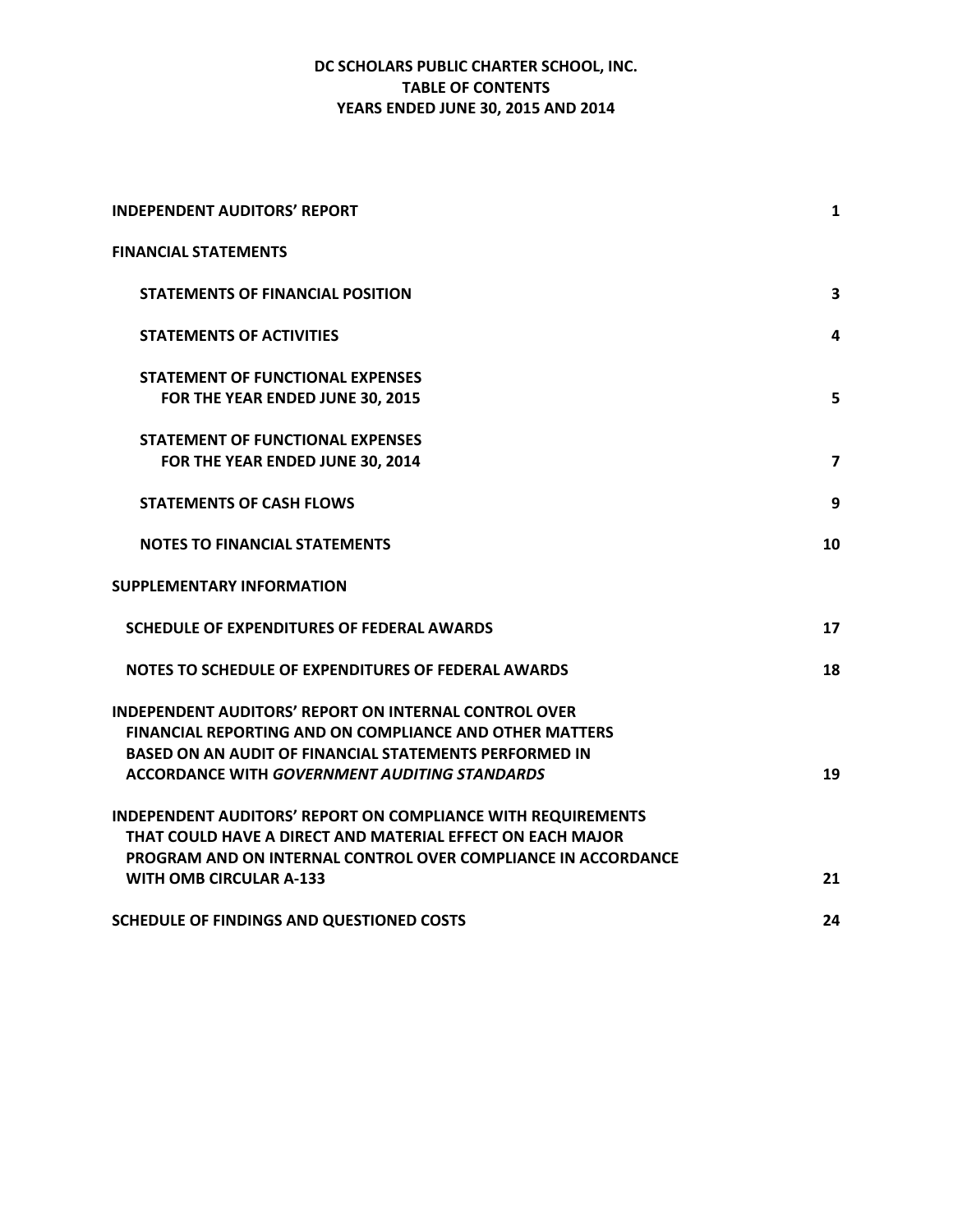

CliftonLarsonAllen LLP CLAconnect.com

### **INDEPENDENT AUDITORS' REPORT**

Board of Directors DC Scholars Public Charter School, Inc. Washington, D.C.

### **Report on the Financial Statements**

We have audited the accompanying financial statements of DC Scholars Public Charter School, Inc., (a nonprofit organization), which comprise the statements of financial position as of June 30, 2015 and 2014, and the related statements of activities, functional expenses and cash flows for the years then ended, and the related notes to the financial statements.

### *Management's Responsibility for the Financial Statements*

Management is responsible for the preparation and fair presentation of these financial statements in accordance with accounting principles generally accepted in the United States of America; this includes the design, implementation, and maintenance of internal control relevant to the preparation and fair presentation of financial statements that are free from material misstatement, whether due to fraud or error.

### *Auditors' Responsibility*

Our responsibility is to express an opinion on these financial statements based on our audits. We conducted our audits in accordance with auditing standards generally accepted in the United States of America and the standards applicable to financial audits contained in *Government Auditing Standards*, issued by the Comptroller General of the United States. Those standards require that we plan and perform the audit to obtain reasonable assurance about whether the financial statements are free from material misstatement.

An audit involves performing procedures to obtain audit evidence about the amounts and disclosures in the financial statements. The procedures selected depend on the auditors' judgment, including the assessment of the risks of material misstatement of the financial statements, whether due to fraud or error. In making those risk assessments, the auditor considers internal control relevant to the entity's preparation and fair presentation of the financial statements in order to design audit procedures that are appropriate in the circumstances, but not for the purpose of expressing an opinion on the effectiveness of the entity's internal control. Accordingly, we express no such opinion. An audit also includes evaluating the appropriateness of accounting policies used and the reasonableness of significant accounting estimates made by management, as well as evaluating the overall presentation of the financial statements.

We believe that the audit evidence we have obtained is sufficient and appropriate to provide a basis for our audit opinion.

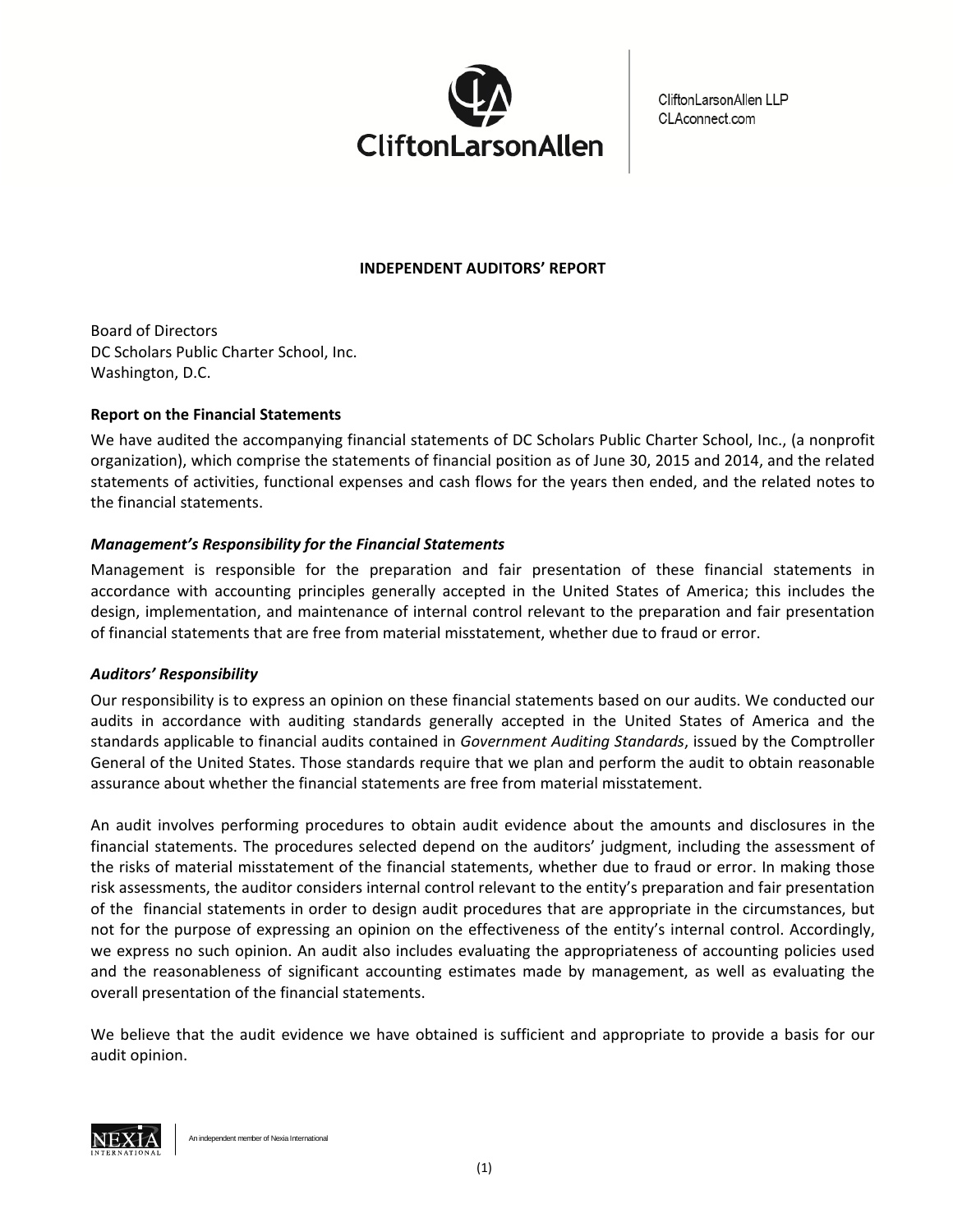# *Opinion*

In our opinion, the financial statements referred to above present fairly, in all material respects, the financial position of DC Scholars Public Charter School, Inc. as of June 30, 2015 and 2014, and the changes in its net assets and its cash flows for the years then ended in accordance with accounting principles generally accepted in the United States of America.

# *Other Matters*

# *Other Information – Schedule of Expenditures of Federal Awards*

Our audit was conducted for the purpose of forming an opinion on the financial statements as a whole. The schedule of expenditures of federal awards, as required by U.S. Office of Management and Budget Circular A‐ 133, *Audits of States, Local Governments, and Non‐Profit Organizations*, is presented for purposes of additional analysis and is not a required part of the financial statements. Such information is the responsibility of management and was derived from and relates directly to the underlying accounting and other records used to prepare the financial statements. The information has been subjected to the auditing procedures applied in the audit of the financial statements and certain additional procedures, including comparing and reconciling such information directly to the underlying accounting and other records used to prepare the financial statements or to the financial statements themselves, and other additional procedures in accordance with auditing standards generally accepted in the United States of America. In our opinion, the schedule of expenditures of federal awards is fairly stated, in all material respects, in relation to the financial statements as a whole.

# **Other Reporting Required by** *Government Auditing Standards*

In accordance with *Government Auditing Standards*, we have also issued our report dated November 23, 2015, on our consideration of DC Scholars Public Charter School, Inc.'s internal control over financial reporting and on our tests of its compliance with certain provisions of laws, regulations, contracts, and grant agreements and other matters. The purpose of that report is to describe the scope of our testing of internal control over financial reporting and compliance and the result of that testing, and not to provide an opinion on internal control over financial reporting or on compliance. That report is an integral part of an audit performed in accordance with *Government Auditing Standards* in considering DC Scholars Public Charter School, Inc.'s internal control over financial reporting and compliance.

Viifton Larson Allen LLP

**CliftonLarsonAllen LLP**

Plymouth Meeting, Pennsylvania November 23, 2015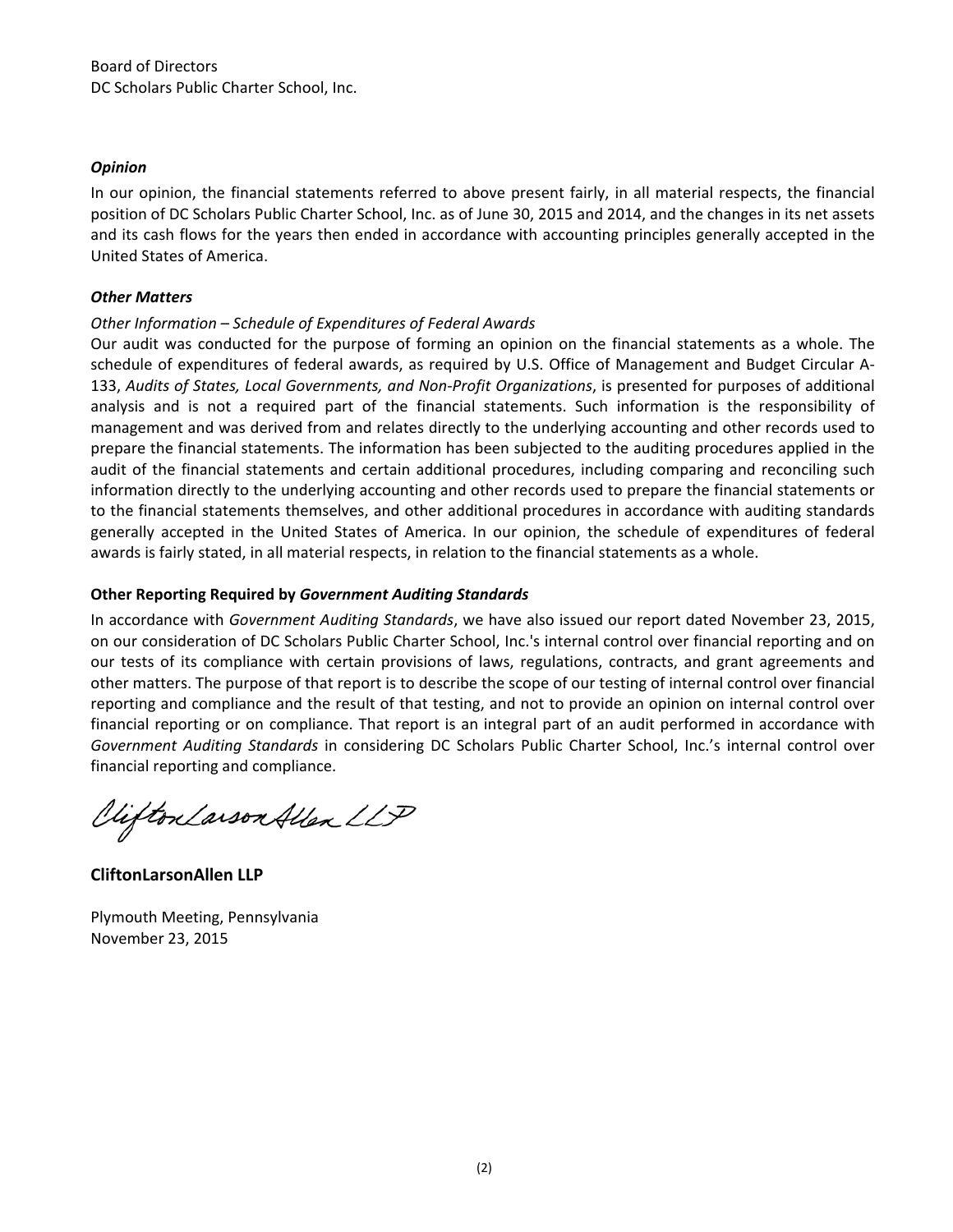# **DC SCHOLARS PUBLIC CHARTER SCHOOL, INC. STATEMENTS OF FINANCIAL POSITION JUNE 30, 2015 AND 2014**

|                                         | 2015            |    | 2014      |  |
|-----------------------------------------|-----------------|----|-----------|--|
| <b>ASSETS</b>                           |                 |    |           |  |
| <b>CURRENT ASSETS</b>                   |                 |    |           |  |
| Cash and Cash Equivalents               | \$<br>2,375,465 | \$ | 1,087,832 |  |
| <b>Federal Receivables</b>              | 169,595         |    | 335,149   |  |
| <b>State Receivables</b>                | 45,625          |    | 11,842    |  |
| <b>Prepaid Expenses</b>                 | 5,951           |    | 35,387    |  |
| Due from Related Parties, Net           | 2,917           |    | 48,235    |  |
| <b>Total Current Assets</b>             | 2,599,553       |    | 1,518,445 |  |
| PROPERTY AND EQUIPMENT                  | 1,124,492       |    | 362,419   |  |
| <b>Total Assets</b>                     | 3,724,045       | \$ | 1,880,864 |  |
| <b>LIABILITIES AND NET ASSETS</b>       |                 |    |           |  |
| <b>CURRENT LIABILITIES</b>              |                 |    |           |  |
| <b>Accounts Payable</b>                 | \$<br>118,165   | \$ | 120,407   |  |
| <b>Accrued Liabilities</b>              | 267,491         |    | 302,403   |  |
| Deferred Revenue                        |                 |    | 162,551   |  |
| <b>Total Current Liabilities</b>        | 385,656         |    | 585,361   |  |
| <b>NET ASSETS</b>                       |                 |    |           |  |
| Unrestricted                            | 3,338,389       |    | 1,295,503 |  |
| <b>Total Liabilities and Net Assets</b> | 3,724,045       | Ş  | 1,880,864 |  |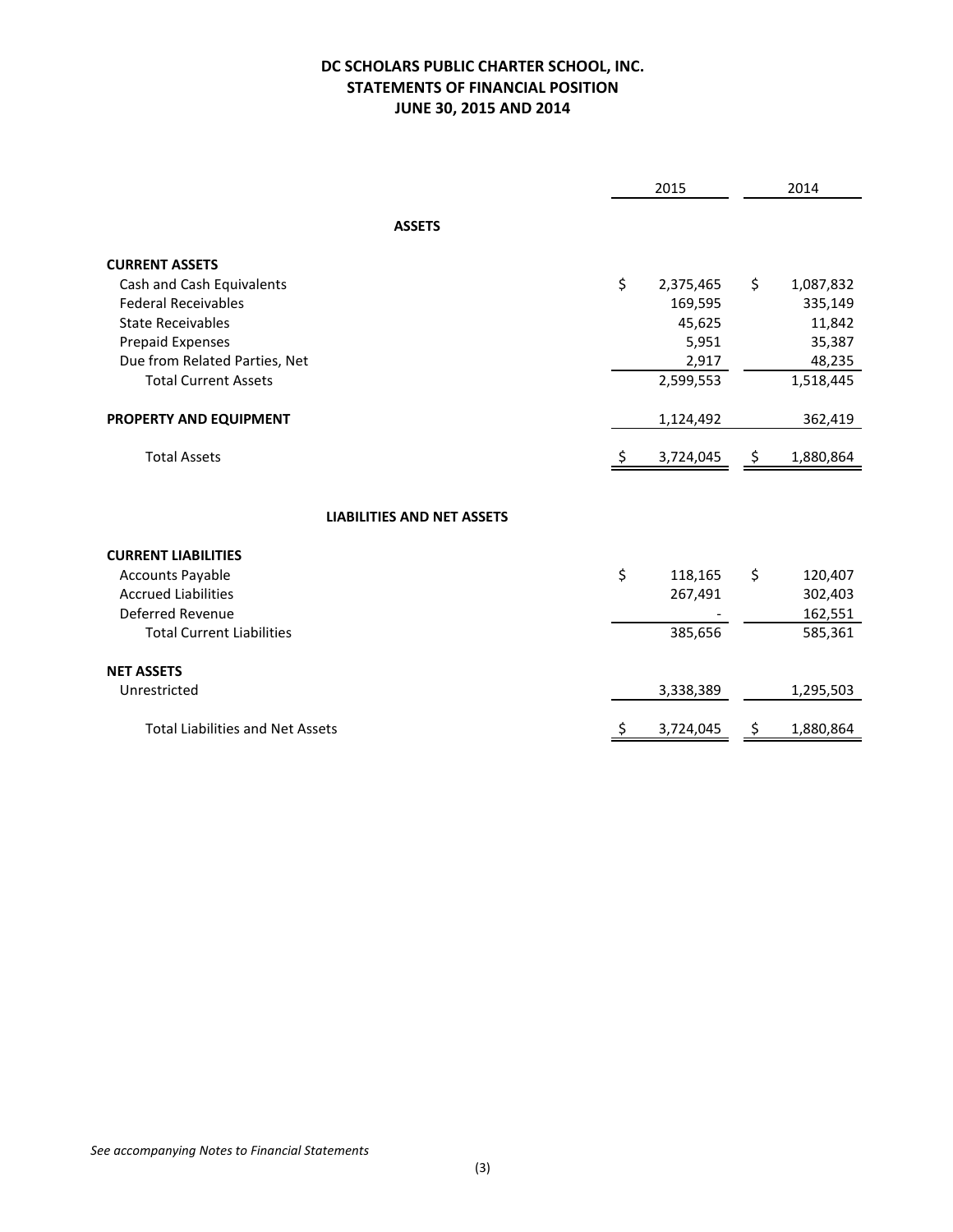# **DC SCHOLARS PUBLIC CHARTER SCHOOL, INC. STATEMENTS OF ACTIVITIES YEARS ENDED JUNE 30, 2015 AND 2014**

|                                         | 2015 |           |     | 2014      |
|-----------------------------------------|------|-----------|-----|-----------|
| <b>REVENUES AND OTHER SUPPORT</b>       |      |           |     |           |
| Per-Pupil Stipends                      | Ś.   | 5,523,397 | Ś.  | 3,676,362 |
| <b>Facility Allotment Stipend</b>       |      | 1,195,008 |     | 897,000   |
| <b>Federal Sources</b>                  |      | 661,934   |     | 944,985   |
| <b>State Sources</b>                    |      | 613,858   |     | 39,705    |
| Contributions - Individuals             |      | 92,057    |     | 33,501    |
| Contributions - Corporate               |      | 6,000     |     | 5,000     |
| <b>Contributions - Foundations</b>      |      | 65,000    |     | 95,000    |
| <b>Other Local Sources</b>              |      | 102,747   |     | 2,053     |
| <b>Student Activities</b>               |      | 32,277    |     | 17,643    |
| <b>Total Revenues and Other Support</b> |      | 8,292,278 |     | 5,711,249 |
| <b>EXPENSES</b>                         |      |           |     |           |
| <b>Program Services</b>                 |      | 5,123,395 |     | 4,050,935 |
| Management and General                  |      | 1,119,260 |     | 919,948   |
| Fundraising                             |      | 6,737     |     | 120       |
| <b>Total Expenses</b>                   |      | 6,249,392 |     | 4,971,003 |
| <b>CHANGE IN NET ASSETS</b>             |      | 2,042,886 |     | 740,246   |
| Net Assets - Beginning of Year          |      | 1,295,503 |     | 555,257   |
| <b>NET ASSETS - END OF YEAR</b>         | \$.  | 3,338,389 | \$. | 1,295,503 |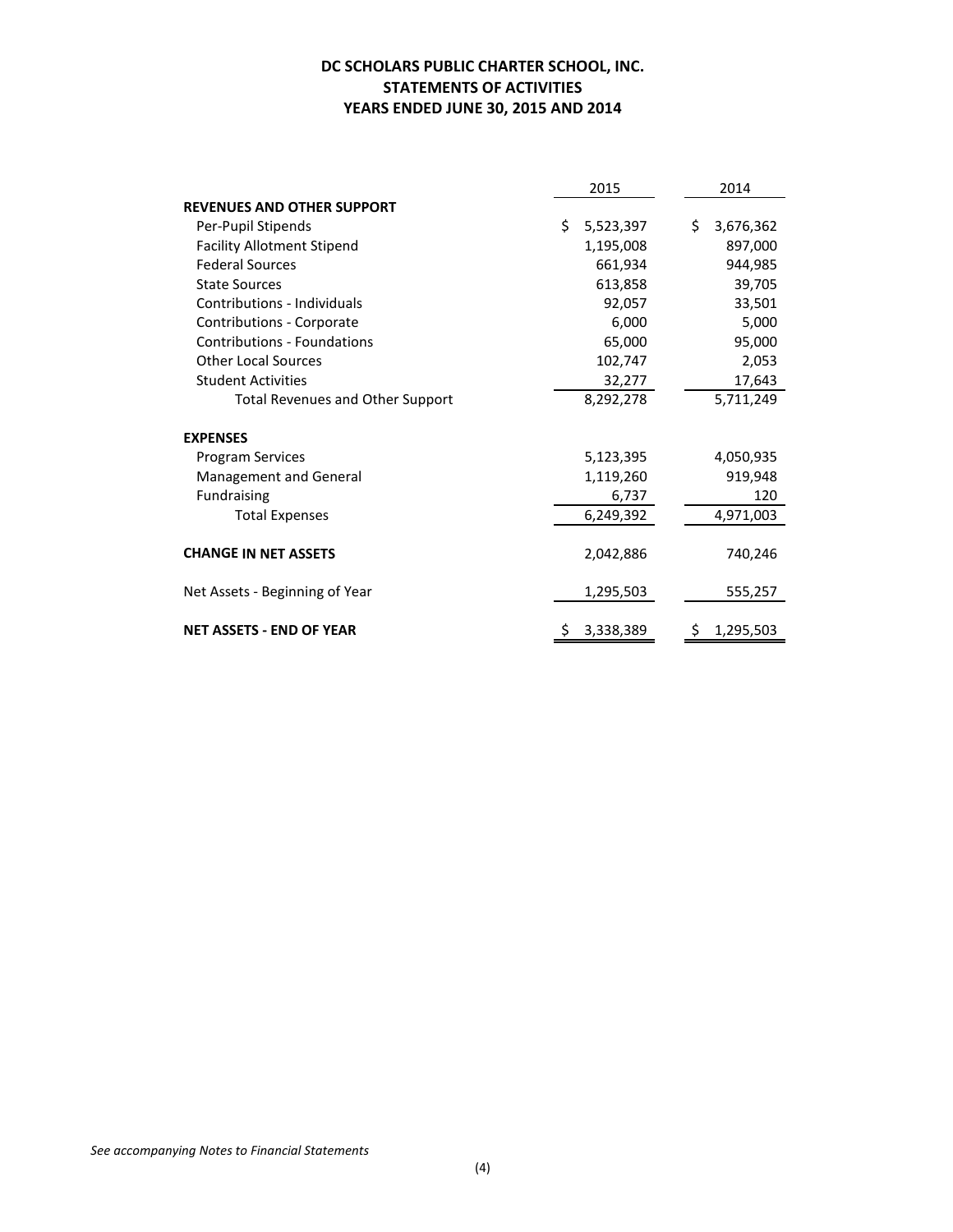# **DC SCHOLARS PUBLIC CHARTER SCHOOL, INC. STATEMENT OF FUNCTIONAL EXPENSES YEAR ENDED JUNE 30, 2015**

|                                   | Program         | Management |             | Fundraising |       |    |           |
|-----------------------------------|-----------------|------------|-------------|-------------|-------|----|-----------|
|                                   | Services        |            | and General |             |       |    | Total     |
| <b>PERSONNEL COSTS</b>            |                 |            |             |             |       |    |           |
| Salaries                          | \$<br>2,705,676 | \$         | 184,382     | \$          |       | \$ | 2,890,058 |
| <b>Employee Benefits</b>          | 478,537         |            | 32,451      |             |       |    | 510,988   |
| Payroll Taxes                     | 226,482         |            | 15,955      |             |       |    | 242,437   |
| <b>Total Personnel Costs</b>      | 3,410,695       |            | 232,788     |             |       |    | 3,643,483 |
| <b>DIRECT STUDENT COSTS</b>       |                 |            |             |             |       |    |           |
| <b>Contracted Consultants</b>     | 416,910         |            |             |             |       |    | 416,910   |
| Curriculum                        | 65,669          |            |             |             |       |    | 65,669    |
| <b>General Classroom Supplies</b> | 162,380         |            |             |             |       |    | 162,380   |
| <b>Food Services</b>              | 261,768         |            |             |             |       |    | 261,768   |
| Uniforms                          | 10,494          |            |             |             |       |    | 10,494    |
| <b>Student Activities</b>         | 34,006          |            |             |             |       |    | 34,006    |
| <b>Other Direct Student Costs</b> | 3,592           |            |             |             |       |    | 3,592     |
| <b>Professional Development</b>   | 32,443          |            |             |             |       |    | 32,443    |
| <b>Student Transportation</b>     | 164             |            |             |             |       |    | 164       |
| <b>Total Direct Student Costs</b> | 987,426         |            |             |             |       |    | 987,426   |
| <b>GENERAL EXPENSE</b>            |                 |            |             |             |       |    |           |
| <b>Administrative Fees</b>        |                 |            | 762,126     |             |       |    | 762,126   |
| <b>Professional Services</b>      | 8,603           |            | 32,398      |             |       |    | 41,001    |
| <b>IT Consultants</b>             | 34,247          |            | 2,413       |             |       |    | 36,660    |
| Insurance                         | 22,414          |            | 1,579       |             |       |    | 23,993    |
| <b>Computer and Network</b>       | 22,771          |            | 4,719       |             |       |    | 27,490    |
| Telephone                         |                 |            | 2,063       |             |       |    | 2,063     |
| <b>Student Recruitment</b>        | 10,971          |            |             |             |       |    | 10,971    |
| <b>Staff Travel</b>               | 9,227           |            | 650         |             |       |    | 9,877     |
| <b>Team Building</b>              | 11,471          |            | 808         |             |       |    | 12,279    |
| Development                       |                 |            |             |             | 6,737 |    | 6,737     |
| <b>Total General Expense</b>      | 119,704         |            | 806,756     |             | 6,737 |    | 933,197   |
| Subtotal                          | \$<br>4,517,825 | \$         | 1,039,544   | \$          | 6,737 | \$ | 5,564,106 |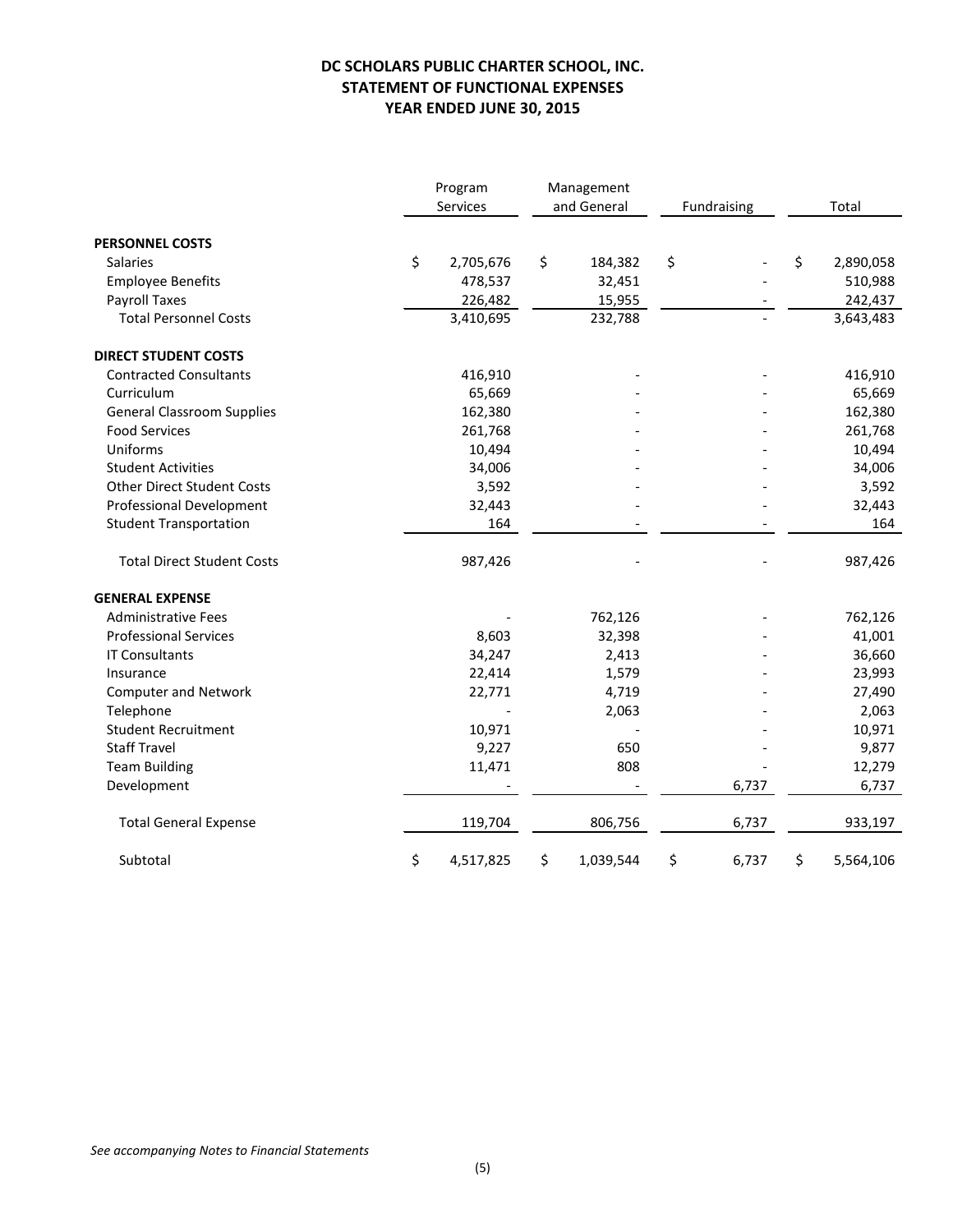# **DC SCHOLARS PUBLIC CHARTER SCHOOL, INC. STATEMENT OF FUNCTIONAL EXPENSES (CONTINUED) YEAR ENDED JUNE 30, 2015**

|                                         | Program<br><b>Services</b> |    | Management<br>and General | Fundraising | Total           |
|-----------------------------------------|----------------------------|----|---------------------------|-------------|-----------------|
| <b>Balance Forwarded</b>                | \$<br>4,517,825            | \$ | 1,039,544                 | \$<br>6,737 | \$<br>5,564,106 |
| <b>OCCUPANCY EXPENSE</b>                |                            |    |                           |             |                 |
| <b>Facility Lease</b>                   | 305,051                    |    | 21,490                    |             | 326,541         |
| <b>Facility Depreciation</b>            | 173,347                    |    | 12,212                    |             | 185,559         |
| <b>Facility Repairs and Maintenance</b> | 20,164                     |    | 1,421                     |             | 21,585          |
| <b>Facility Cleaning</b>                | 74,728                     |    | 5,264                     |             | 79,992          |
| Facility Waste Removal                  | 5,517                      |    | 389                       |             | 5,906           |
| <b>Total Occupancy Expense</b>          | 578,807                    |    | 40,776                    |             | 619,583         |
| <b>OFFICE EXPENSE</b>                   |                            |    |                           |             |                 |
| <b>Office Supplies</b>                  |                            |    | 32,495                    |             | 32,495          |
| <b>Other General Expense</b>            |                            |    | 4,026                     |             | 4,026           |
| Postage                                 |                            |    | 534                       |             | 534             |
| <b>Printed Materials</b>                | 26,763                     |    | 1,885                     |             | 28,648          |
| <b>Total Office Expense</b>             | 26,763                     |    | 38,940                    |             | 65,703          |
| <b>Total Expenses</b>                   | 5,123,395                  | Ş  | 1,119,260                 | 6,737       | 6,249,392       |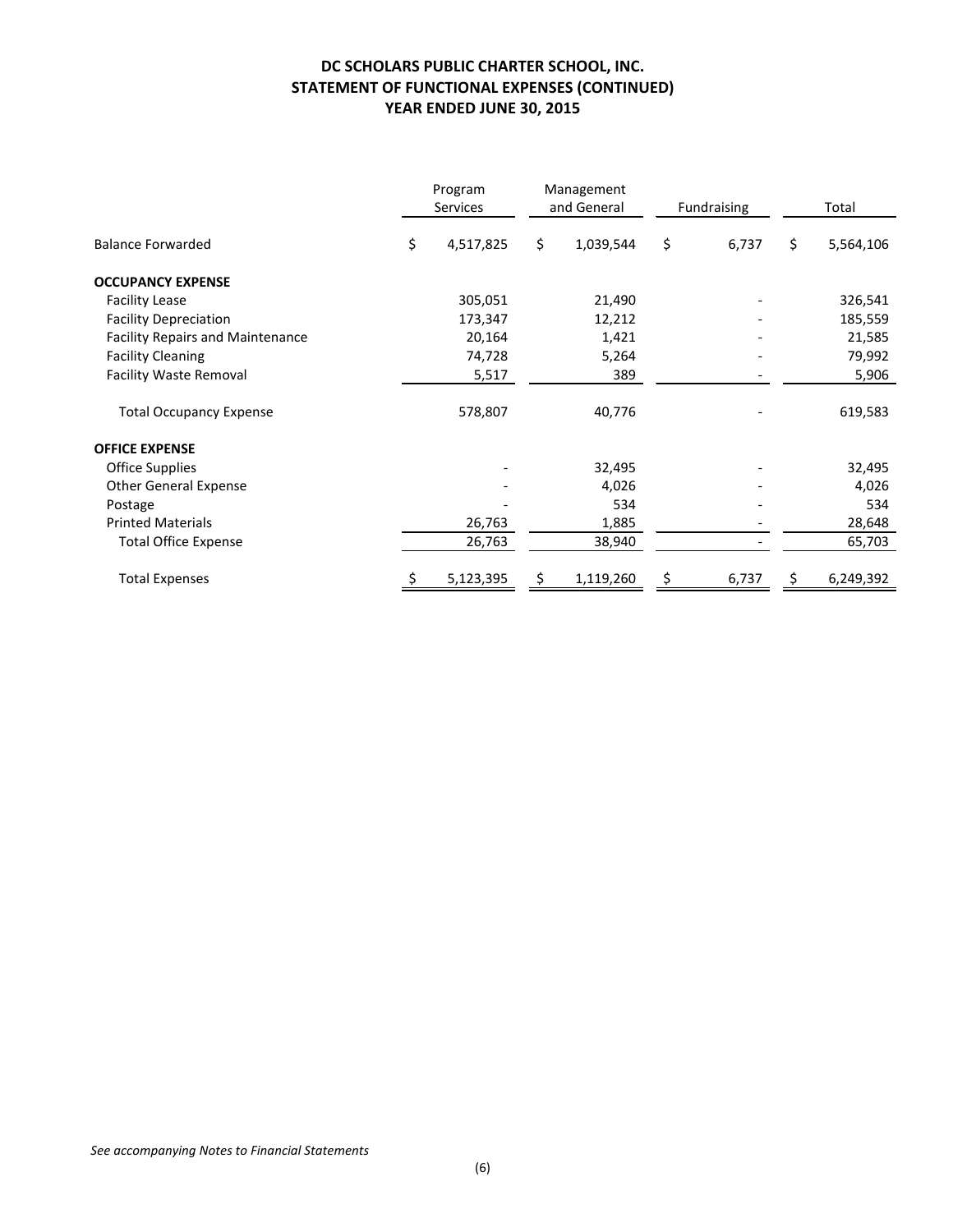# **DC SCHOLARS PUBLIC CHARTER SCHOOL, INC. STATEMENT OF FUNCTIONAL EXPENSES YEAR ENDED JUNE 30, 2014**

|                                   | Program |           | Management  |         |    |             |    |           |
|-----------------------------------|---------|-----------|-------------|---------|----|-------------|----|-----------|
|                                   |         | Services  | and General |         |    | Fundraising |    | Total     |
| <b>PERSONNEL COSTS</b>            |         |           |             |         |    |             |    |           |
| Salaries                          | \$      | 1,924,993 | \$          | 227,412 | \$ |             | \$ | 2,152,405 |
| Payroll Taxes                     |         | 160,776   |             | 19,112  |    |             |    | 179,888   |
| <b>Employee Benefits</b>          |         | 327,975   |             | 37,252  |    |             |    | 365,227   |
| <b>Total Personnel Costs</b>      |         | 2,413,744 |             | 283,776 |    |             |    | 2,697,520 |
| <b>DIRECT STUDENT COSTS</b>       |         |           |             |         |    |             |    |           |
| <b>Contracted Consultants</b>     |         | 424,172   |             |         |    |             |    | 424,172   |
| Curriculum                        |         | 33,694    |             |         |    |             |    | 33,694    |
| <b>General Classroom Supplies</b> |         | 130,132   |             |         |    |             |    | 130,132   |
| <b>Food Services</b>              |         | 196,404   |             |         |    |             |    | 196,404   |
| Uniforms                          |         | 15,421    |             |         |    |             |    | 15,421    |
| <b>Student Activities</b>         |         | 18,844    |             |         |    |             |    | 18,844    |
| Professional Development          |         | 16,545    |             |         |    |             |    | 16,545    |
| <b>Student Transportation</b>     |         | 281       |             |         |    |             |    | 281       |
| <b>Total Direct Student Costs</b> |         | 835,493   |             |         |    |             |    | 835,493   |
| <b>GENERAL EXPENSE</b>            |         |           |             |         |    |             |    |           |
| <b>Administrative Fees</b>        |         |           |             | 485,897 |    |             |    | 485,897   |
| <b>Professional Services</b>      |         |           |             | 26,625  |    |             |    | 26,625    |
| <b>IT Consultants</b>             |         | 41,372    |             | 4,918   |    |             |    | 46,290    |
| Insurance                         |         | 17,631    |             | 2,096   |    |             |    | 19,727    |
| <b>Computer and Network</b>       |         | 4,443     |             | 5,644   |    |             |    | 10,087    |
| Telephone                         |         |           |             | 13,994  |    |             |    | 13,994    |
| <b>Student Recruitment</b>        |         | 40,246    |             |         |    |             |    | 40,246    |
| <b>Staff Travel</b>               |         | 3,514     |             | 418     |    |             |    | 3,932     |
| <b>Team Building</b>              |         | 8,394     |             | 998     |    |             |    | 9,392     |
| Development                       |         |           |             |         |    | 120         |    | 120       |
| <b>Total General Expense</b>      |         | 115,600   |             | 540,590 |    | 120         |    | 656,310   |
| Subtotal                          | \$      | 3,364,837 | \$          | 824,366 | \$ | 120         | \$ | 4,189,323 |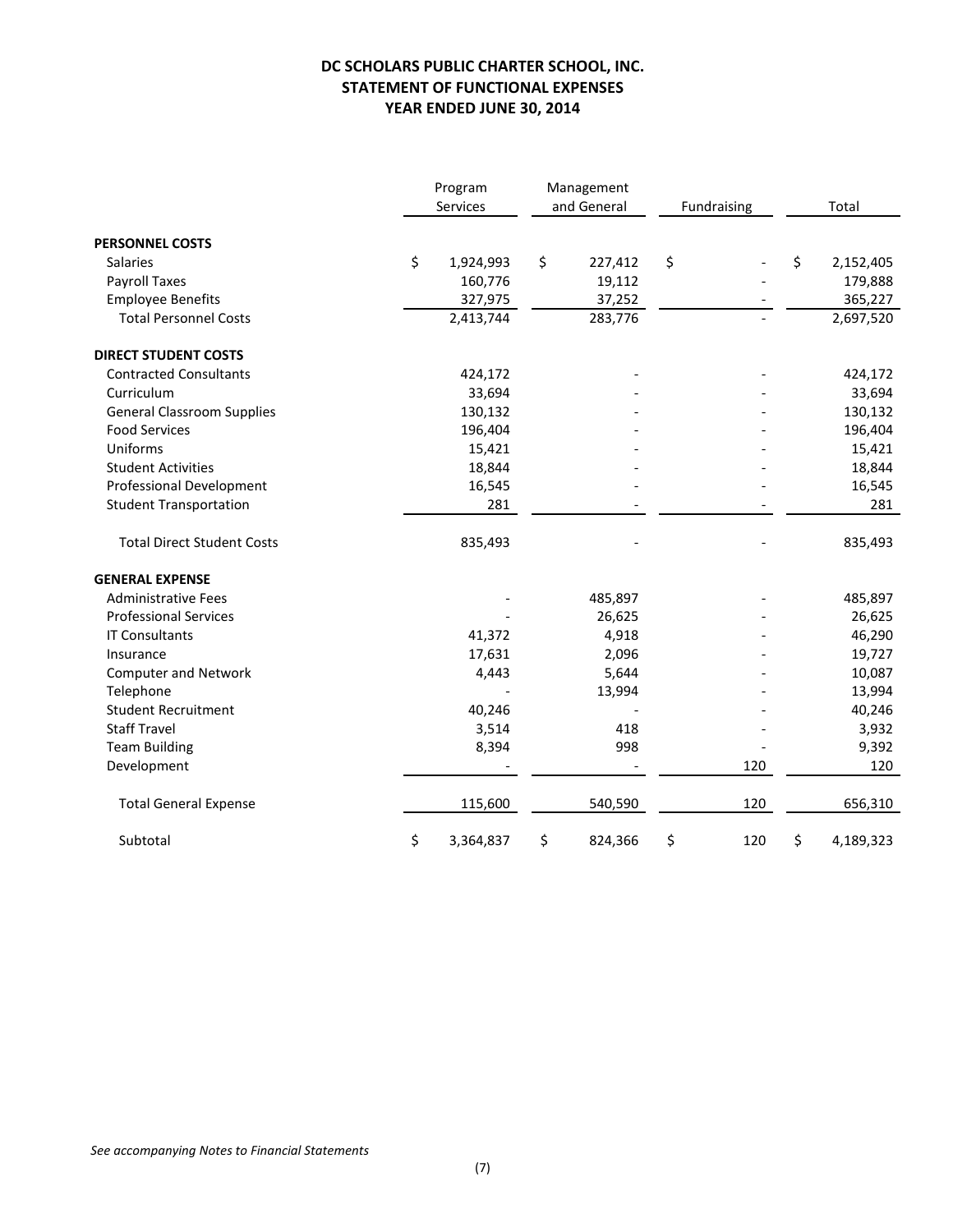# **DC SCHOLARS PUBLIC CHARTER SCHOOL, INC. STATEMENT OF FUNCTIONAL EXPENSES (CONTINUED) YEAR ENDED JUNE 30, 2014**

|                                         | Program<br><b>Services</b> |    | Management<br>and General | Fundraising |    | Total     |
|-----------------------------------------|----------------------------|----|---------------------------|-------------|----|-----------|
| <b>Balance Forwarded</b>                | \$<br>3,364,837            | \$ | 824,366                   | \$<br>120   | \$ | 4,189,323 |
| <b>OCCUPANCY EXPENSE</b>                |                            |    |                           |             |    |           |
| <b>Facility Lease</b>                   | 336,536                    |    | 40,006                    |             |    | 376,542   |
| <b>Facility Depreciation</b>            | 242,149                    |    | 28,785                    |             |    | 270,934   |
| <b>Facility Repairs and Maintenance</b> | 15,143                     |    | 1,800                     |             |    | 16,943    |
| <b>Facility Cleaning</b>                | 60,272                     |    | 7,165                     |             |    | 67,437    |
| <b>Facility Waste Removal</b>           | 4,972                      |    | 591                       |             |    | 5,563     |
| <b>Total Facility Expense</b>           | 659,072                    |    | 78,347                    |             |    | 737,419   |
| <b>OFFICE EXPENSE</b>                   |                            |    |                           |             |    |           |
| Office Supplies                         |                            |    | 13,619                    |             |    | 13,619    |
| <b>Other General Expense</b>            |                            |    | 239                       |             |    | 239       |
| Postage                                 |                            |    | 164                       |             |    | 164       |
| <b>Printed Materials</b>                | 27,026                     |    | 3,213                     |             |    | 30,239    |
| <b>Total Office Expense</b>             | 27,026                     |    | 17,235                    |             |    | 44,261    |
| <b>Total Expenses</b>                   | 4,050,935                  | S  | 919,948                   | 120         | S  | 4,971,003 |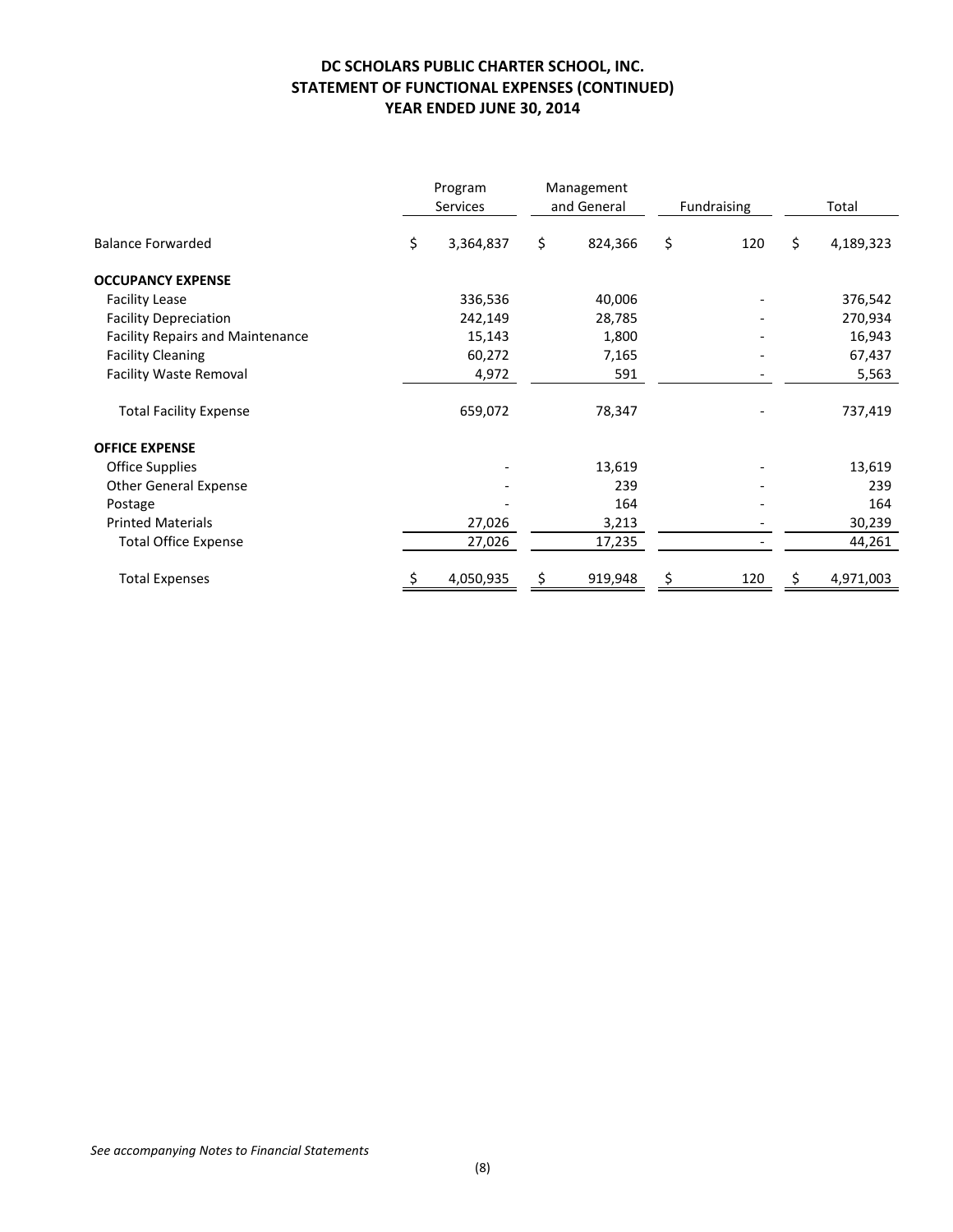# **DC SCHOLARS PUBLIC CHARTER SCHOOL, INC. STATEMENTS OF CASH FLOWS YEARS ENDED JUNE 30, 2015 AND 2014**

|                                                           |    | 2015       | 2014 |            |
|-----------------------------------------------------------|----|------------|------|------------|
|                                                           |    |            |      |            |
| <b>CASH FLOWS FROM OPERATING ACTIVITIES</b>               |    |            |      |            |
| Change in Net Assets                                      | \$ | 2,042,886  | \$   | 740,246    |
| Adjustments to Reconcile Change in Net Assets to Net Cash |    |            |      |            |
| Provided by Operating Activities:                         |    |            |      |            |
| <b>Depreciation Expense</b>                               |    | 185,559    |      | 270,934    |
| (Increase) Decrease in:                                   |    |            |      |            |
| <b>Federal Receivables</b>                                |    | 165,554    |      | (141, 651) |
| <b>Grants Receivables</b>                                 |    |            |      | 105,824    |
| <b>State Receivables</b>                                  |    | (33, 783)  |      | (11, 842)  |
| Prepaid Expense                                           |    | 29,436     |      | (29, 558)  |
| Due from Related Parties                                  |    | 45,318     |      | (48, 235)  |
| Increase (Decrease) in:                                   |    |            |      |            |
| <b>Accounts Payable</b>                                   |    | (2, 242)   |      | 79,268     |
| <b>Accrued Liabilities</b>                                |    | (34, 912)  |      | 75,013     |
| Deferred Revenue                                          |    | (162, 551) |      | 162,551    |
| Net Cash Provided by Operating Activities                 |    | 2,235,265  |      | 1,202,550  |
| <b>CASH FLOWS FROM INVESTMENT ACTIVITIES</b>              |    |            |      |            |
| Purchases of Property and Equipment                       |    | (947, 632) |      | (441,857)  |
| Net Cash Used by Investing Activities                     |    | (947, 632) |      | (441,857)  |
| NET INCREASE IN CASH AND CASH EQUIVALENTS                 |    | 1,287,633  |      | 760,693    |
| Cash and Cash Equivalents - Beginning of Year             |    | 1,087,832  |      | 327,139    |
| CASH AND CASH EQUIVALENTS - END OF YEAR                   | Ş  | 2,375,465  | Ş    | 1,087,832  |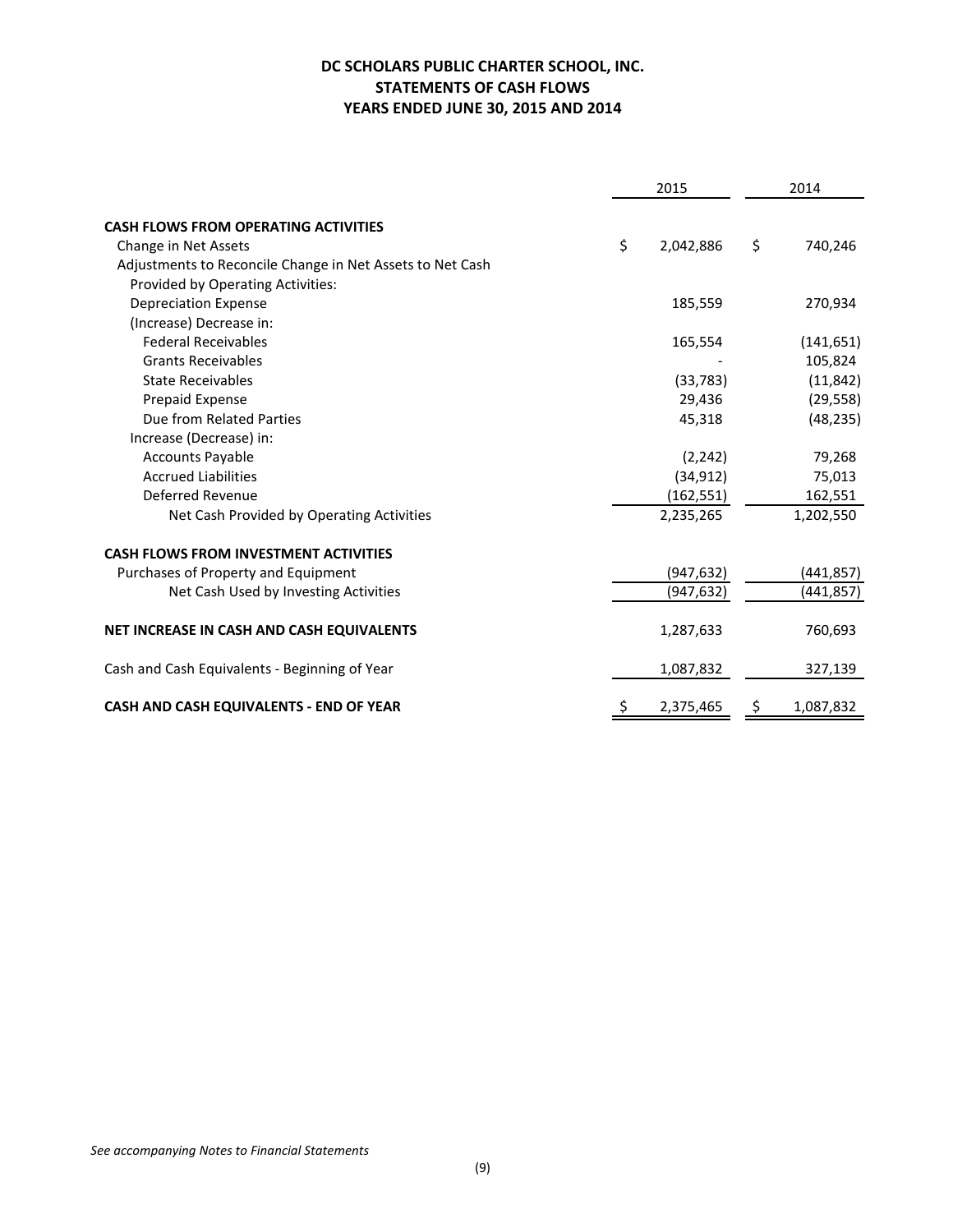#### **NOTE 1 BACKGROUND AND SUMMARY OF SIGNIFICANT ACCOUNTING POLICIES**

#### **Background**

DC Scholars Public Charter School, Inc. (the "School") is a non-profit organization that was organized on June 8, 2011. The School was established as a charter school to manage and operate a school located in the District of Columbia under provisions enacted by the District of Columbia Public Charter School Board ("PCSB").

On May 31, 2012, the School entered into a charter school agreement with the PCSB for a 15 year term beginning July 1, 2012. As part of this agreement, the School, in its first year, provided instructional and support services for students ranging from preschool through grade three. In the subsequent four academic years, the School shall add a grade each year through grade seven, resulting in the maximum enrollment at the School in the fifth year of five hundred and two pupils. Before the sixth year, the School will undergo a review by the PCSB and, assuming requirements are met, the School would then be granted the addition of eighth grade, at which point the maximum enrollment at the School under this charter will be five hundred and fifty-six pupils for years six through fifteen of this agreement.

### **Basis of Accounting**

The School's financial statements are prepared on the accrual basis of accounting. The School is required to report information regarding its financial position and activities according to three classes of net assets: unrestricted net assets, temporarily restricted net assets and permanently restricted net assets.

### **Financial Statement Presentation**

Net assets are classified for accounting and financial reporting into three classes of net assets based on the existence or absence of donor imposed restrictions. A description of net asset categories follows:

*Unrestricted Net Assets* are those that are available for support of operations and whose use is not externally restricted, although their use may be limited by other factors such as board designation.

*Temporarily Restricted Net Assets* include gifts for which donor imposed restrictions have not been met. When a donor restriction expires, that is, when a time restriction ends or purpose restriction is accomplished, temporarily restricted net assets are reclassified to unrestricted net assets and reported in the statement of activities as net assets released from restrictions. There were no temporarily restricted net assets as of June 30, 2015 and 2014.

*Permanently Restricted Net Assets* include gifts for which donor imposed restrictions neither expire with the passage of time nor that can be fulfilled or otherwise removed by actions of the School. There were no permanently restricted net assets as of June 30, 2015 and 2014.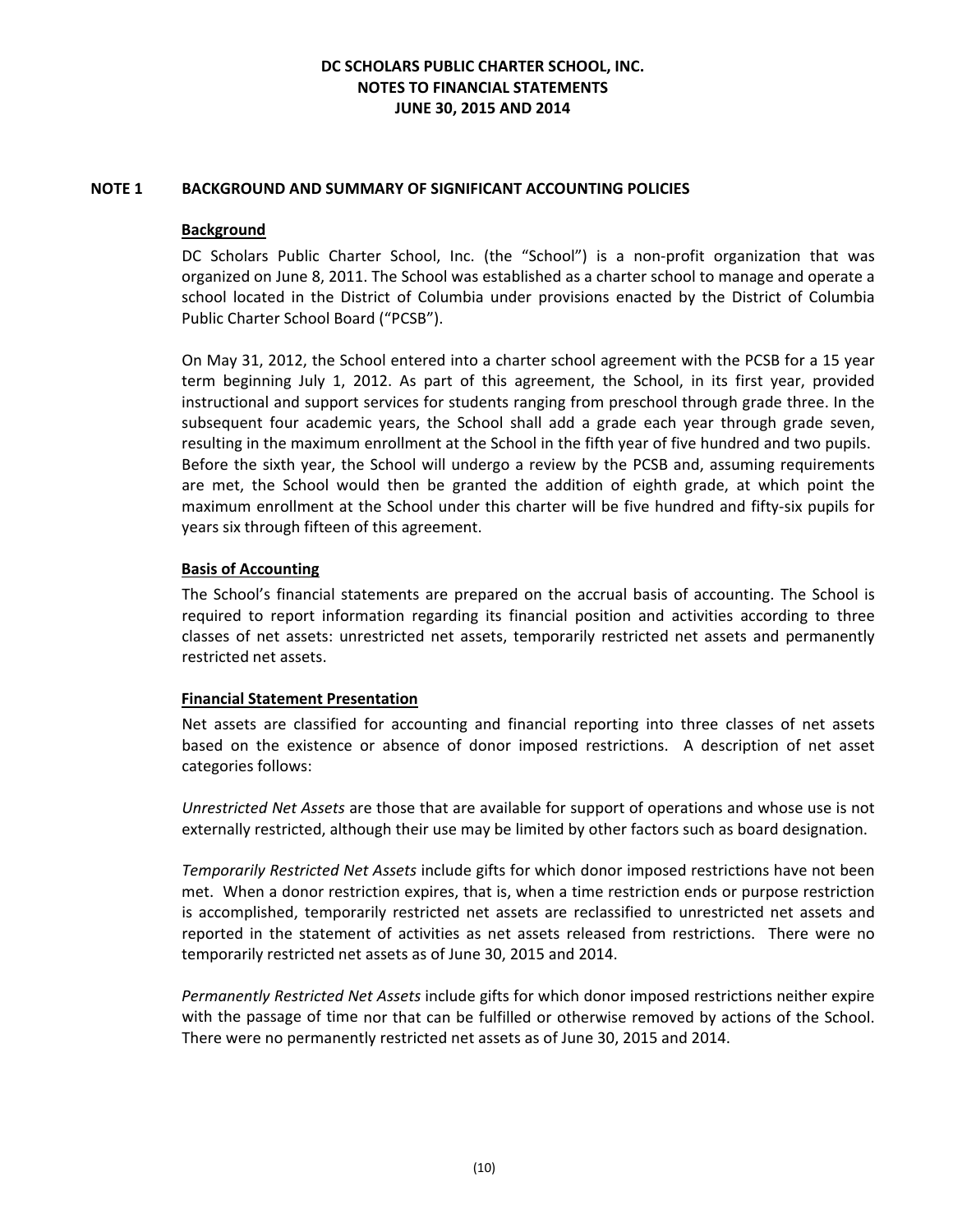#### **NOTE 1 BACKGROUND AND SUMMARY OF SIGNIFICANT ACCOUNTING POLICIES (CONTINUED)**

#### **Use of Estimates**

The preparation of financial statements in conformity with generally accepted accounting principles requires management to make estimates and assumptions that affect the reported amounts of assets and liabilities and disclosure of contingent assets and liabilities at the date of the financial statements, and the reported amounts of revenues and expenses during the reporting period. Actual results could differ from those estimates.

### **Cash and Cash Equivalents**

For purposes of reporting cash flows, the School considers all highly liquid debt instruments with an initial maturity of less than three months to be cash equivalents. The School maintains its primary depository account with a commercial bank. During the year, the School may have cash balances on deposit in excess of the federally insured limit.

### **Federal Receivables**

Federal receivables primarily consist of amounts due from the Office of Public Charter School Financing and Support for federal grant programs. Federal receivables are stated at the amount management expects to collect from outstanding balances. As of June 30, 2015 and June 30, 2014, no allowance for doubtful accounts was deemed warranted based on historical experience.

### **Property and Equipment**

It is the School's policy to capitalize equipment over \$2,500. However, consideration is also given to lesser amounts based on the nature of the purchase. Equipment is recorded at cost. Leasehold improvements are recorded at cost and amortized over the life of the lease. Depreciation is recorded using the straight‐line method over the estimated lives of the respective assets:

| Leasehold Improvements            | 1 Year  |
|-----------------------------------|---------|
| Furniture, Fixtures and Equipment | 7 Years |
| Computers                         | 3 Years |

#### **Governmental Funding**

Revenue from the state and local governments resulting from the School's charter status is based on the number of students enrolled. The revenue is recorded when services are performed in accordance with the charter agreement. Federal and state funds are recognized by the School when expenditures are incurred and billable.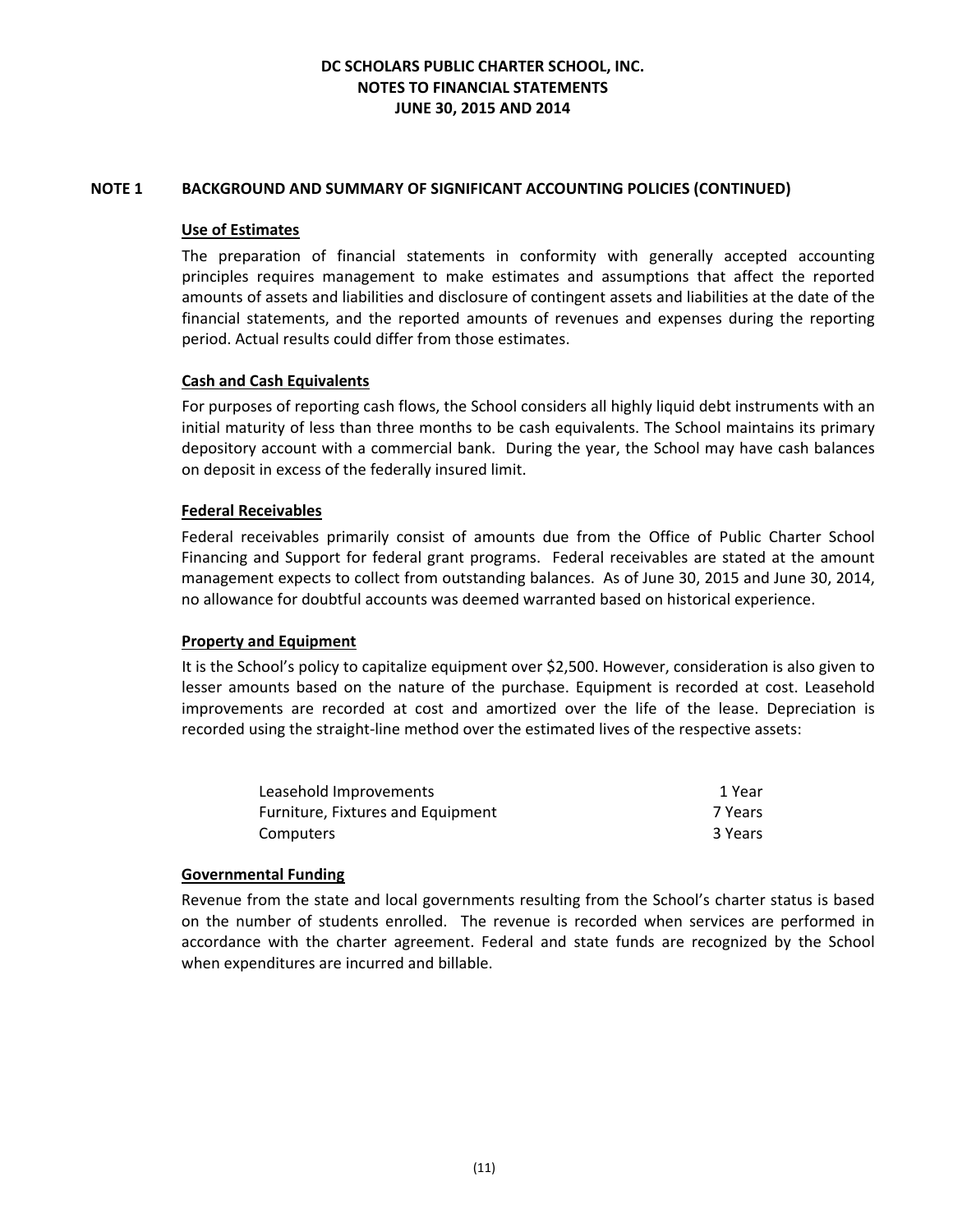#### **NOTE 1 BACKGROUND AND SUMMARY OF SIGNIFICANT ACCOUNTING POLICIES (CONTINUED)**

### **Governmental Funding (Continued)**

Revenue from other government grants to which the School is entitled is recognized mostly on student enrollment. Some grants are provided for specific educational endeavors which are not based on student enrollment and are recorded when related expenditures are incurred by the School.

Federal and state funds received prior to the services provided or the related expenditures being incurred are deferred and recorded as refundable advances.

### **Contributions, Grants and Revenue Recognition**

Contributions and grants that are unconditional are recognized when the donor makes a promise to give funds to the School. Contributions and grants received are recorded as unrestricted, temporarily restricted or permanently restricted support depending on the existence or nature of any donor restrictions. Contributions and grants that are to be received in future years are required to be reported as temporarily restricted support when the unconditional promise to give is received by the School. Upon expiration of a time restriction or payment satisfaction by the donor, the amounts are reclassified to unrestricted net assets.

Contributions and grants are expected to be collected within one year and have been recorded at their net realizable value.

### **Functional Allocation of Expenses**

The costs of providing various programs and other activities have been summarized on a functional basis in the statements of activities and functional expenses. Accordingly, certain costs have been allocated among the programs and supporting services benefited.

#### **Income Tax**

The School is exempt from federal income taxes under Section  $501(c)(3)$  of the Internal Revenue Service Code. Accordingly, no provision for federal or state income taxes has been made for the School in the accompanying financial statements.

The School's information tax returns are subject to review and examination by federal and state authorities. The School is not aware of any activities that would jeopardize its tax-exempt status.

### **Financial Statement Reclassifications**

Certain 2014 amounts have been reclassified to conform to the 2015 presentation.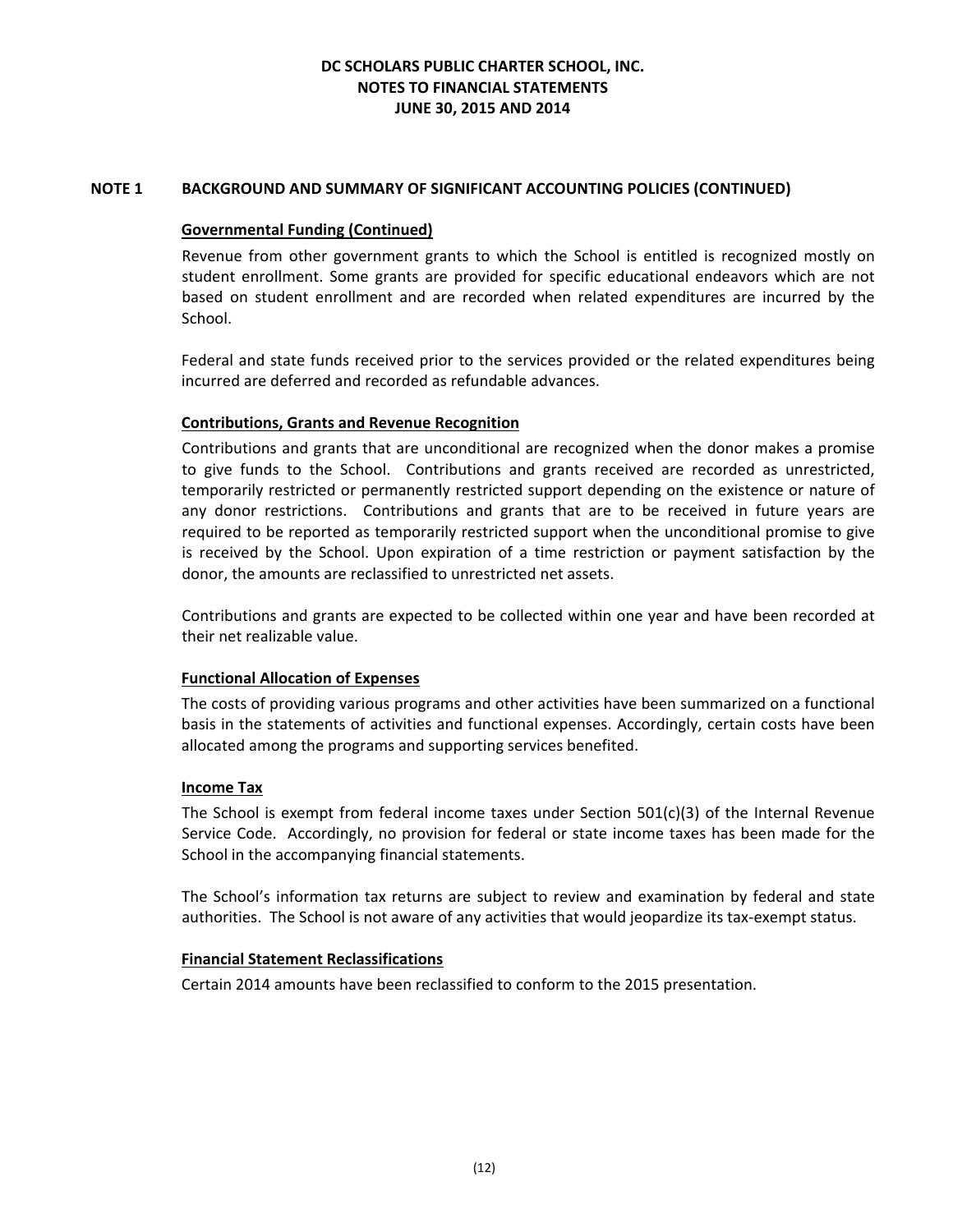#### **NOTE 1 BACKGROUND AND SUMMARY OF SIGNIFICANT ACCOUNTING POLICIES (CONTINUED)**

### **Subsequent Events**

In preparing these financial statements, the School has evaluated events and transactions for potential recognition or disclosure through November 23, 2015, the date the financial statements were available to be issued.

### **NOTE 2 GOVERNMENT GRANTS AND REIMBURSEMENT PROGRAMS**

The School participates in federal grant reimbursement programs, which are governed by various rules and regulations of the grantor agencies. Costs charged to the respective grant programs are subject to audit and adjustment by the grantor agencies. Therefore, to the extent that the School has not complied with the rules and regulations governing the grants, refunds of any money received may be required and the collectability of any related receivable at June 30, 2015 may be impaired. In the opinion of the School, there are no significant contingent liabilities relating to compliance with the rules and regulations governing the respective grants. Therefore, no provision has been recorded in the accompanying financial statements for such contingencies.

### **NOTE 3 PROPERTY AND EQUIPMENT**

The following is a summary of property and equipment at cost, less accumulated depreciation, at June 30, 2015 and 2014:

|                                     | 2015      |  | 2014    |
|-------------------------------------|-----------|--|---------|
| Leasehold Improvements              | 1,170,485 |  | 374,508 |
| Computer and Network Equipment      | 377,904   |  | 232,130 |
| <b>Furniture and Fixtures</b>       | 265,791   |  | 259,909 |
| Total                               | 1,814,180 |  | 866,547 |
| Less: Accumulated Depreciation      | 689,688   |  | 504,128 |
| <b>Total Property and Equipment</b> | 1,124,492 |  | 362,419 |

Depreciation expense was \$185,559 and \$270,934 for the years ended June 30, 2015 and 2014, respectively.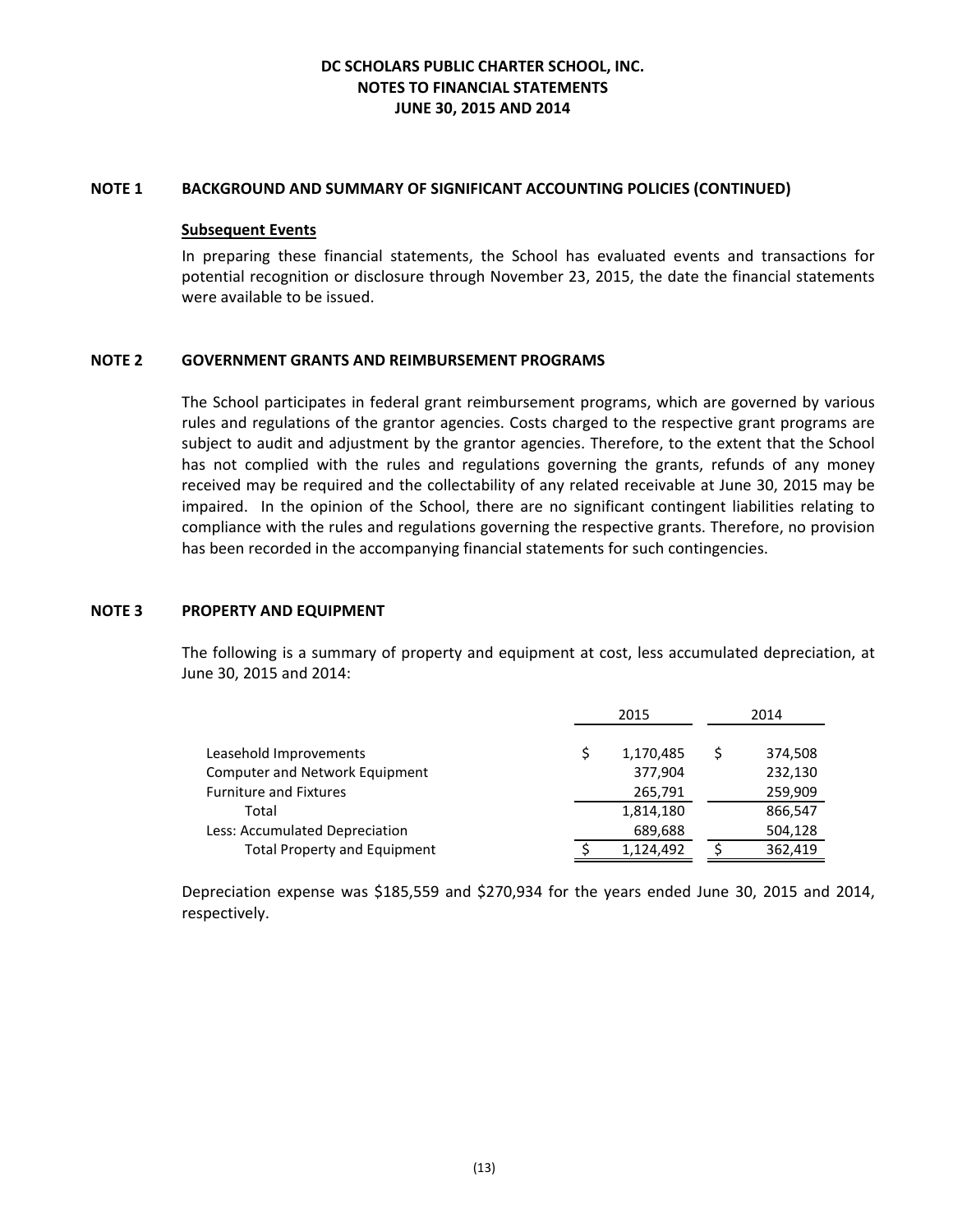#### **NOTE 4 RELATED PARTY TRANSACTIONS**

#### **Scholar Academies**

The School and Scholar Academies (a non‐profit organization) are considered related parties as a result of common management and management services provided to the School. The School has an academic and business service agreement with Scholar Academies. The term of this agreement is from July 1, 2012 to June 30, 2017. A management service fee is calculated based on 10% of the School's per pupil charter payment (as highlighted in the academic and business service agreement) authorized to be paid under its contract with the District of Columbia, including any increases therein, from and after the effective date of any such increase by the authorizer, State or by the Federal government, directly or indirectly. During the years ended June 30, 2015 and 2014, the School had incurred \$668,748 and \$457,336 in management service fees, respectively.

### **Young Scholars Charter School**

The School and Young Scholars Charter School are considered related parties as a result of the common management of the schools.

#### **Young Scholars Frederick Douglass Charter School**

The School and Young Scholars Frederick Douglass Charter School are considered related parties as a result of common management of the schools.

### **Young Scholars Kenderton Charter School**

The School and Young Scholars Kenderton Charter School are considered related parties as a result of common management of the schools.

### **Paul Robeson Charter School for the Humanities**

The School and Paul Robeson Charter School for the Humanities are considered related parties as a result of common management of the schools.

From time to time DC Scholars Public Charter School and its related parties incur expenses on behalf of each other. Consequently, amounts due (to) from related parties at June 30 consist of the following:

|                                                           | 2015              | 2014 |             |  |
|-----------------------------------------------------------|-------------------|------|-------------|--|
| <b>Scholar Academies</b><br>Young Scholars Charter School | (6, 285)<br>9,202 |      | 48,235<br>۰ |  |
| Total                                                     | 2.917             |      | (35,235)    |  |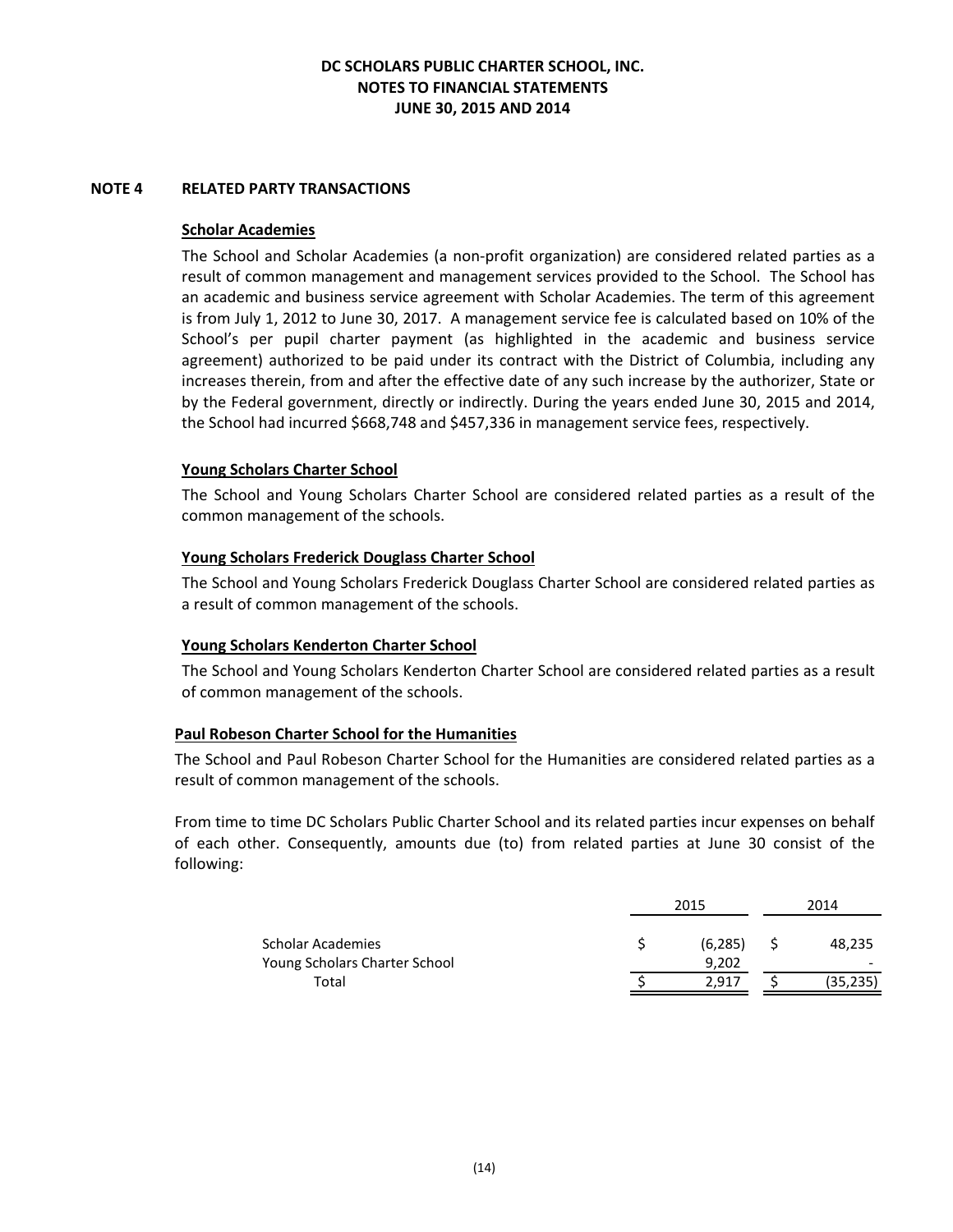#### **NOTE 5 CHARTER SCHOOL AGREEMENT**

On July 1, 2012, the School had entered into a Charter School Agreement with the District of Columbia Public Charter School Board ("Board") expiring June 30, 2028. As part of this agreement, the Board may charge a public charter school fee, which is not to exceed one‐half of one percent of the total revenues within the annual budget to cover the costs of undertaking the ongoing administrative responsibilities of the Board. The Board performs a reconciliation of the fee in the summer following each fiscal year based on the School's Form 990 for that year and adjusts the fee invoice in the following fiscal year to reflect any difference between budgeted and actual revenues. For the years ended June 30, 2015 and 2014, the Organization incurred \$93,378 and \$28,560 in administrative fees, respectively.

#### **NOTE 6 LICENSING AGREEMENT**

On May 31, 2012, the School had entered into a License to Occupy agreement with the District of Columbia to provide a Public Charter School on the ground floor of the Shadd School. The terms of this agreement were for a one‐year term commencing on July 1, 2013 and expiring on June 30, 2014, with a license fee payment of \$27,163 per month. The School was also required to pay an additional \$4,216 in a Licensee contribution to the costs of maintaining, repairing and operating the Shadd School. On July 1, 2014, this agreement was amended, at its original terms, but included both a rent credit of \$50,000 to assist in payment of relocation costs as the property is under construction. This amendment also extended the agreement for an additional one-year term expiring June 30, 2015. For the years ended June 30, 2015 and 2014, the School had incurred \$326,542 and \$376,542 in licensing fees, respectively.

#### **NOTE 7 OPERATING LEASE**

The School has entered into two lease agreements for the use of office equipment. The School is required to make forty‐eight payments in the amount of \$365 and \$775, respectively. These leases expire on August 1, 2017 and September 30, 2017, respectively. For the years ended June 30, 2015 and 2014, the total rent expense incurred under these lease agreements was \$13,680 and \$12,484, respectively, which have been included as part of professional service expense.

The future minimum payments on these leases as of June 30, 2015 are as follows:

| <b>Years Ending</b> |   | Amount |
|---------------------|---|--------|
|                     |   |        |
| 2016                | Ś | 13,680 |
| 2017                |   | 7,480  |
| 2018                |   | 365    |
| Total               |   | 21,525 |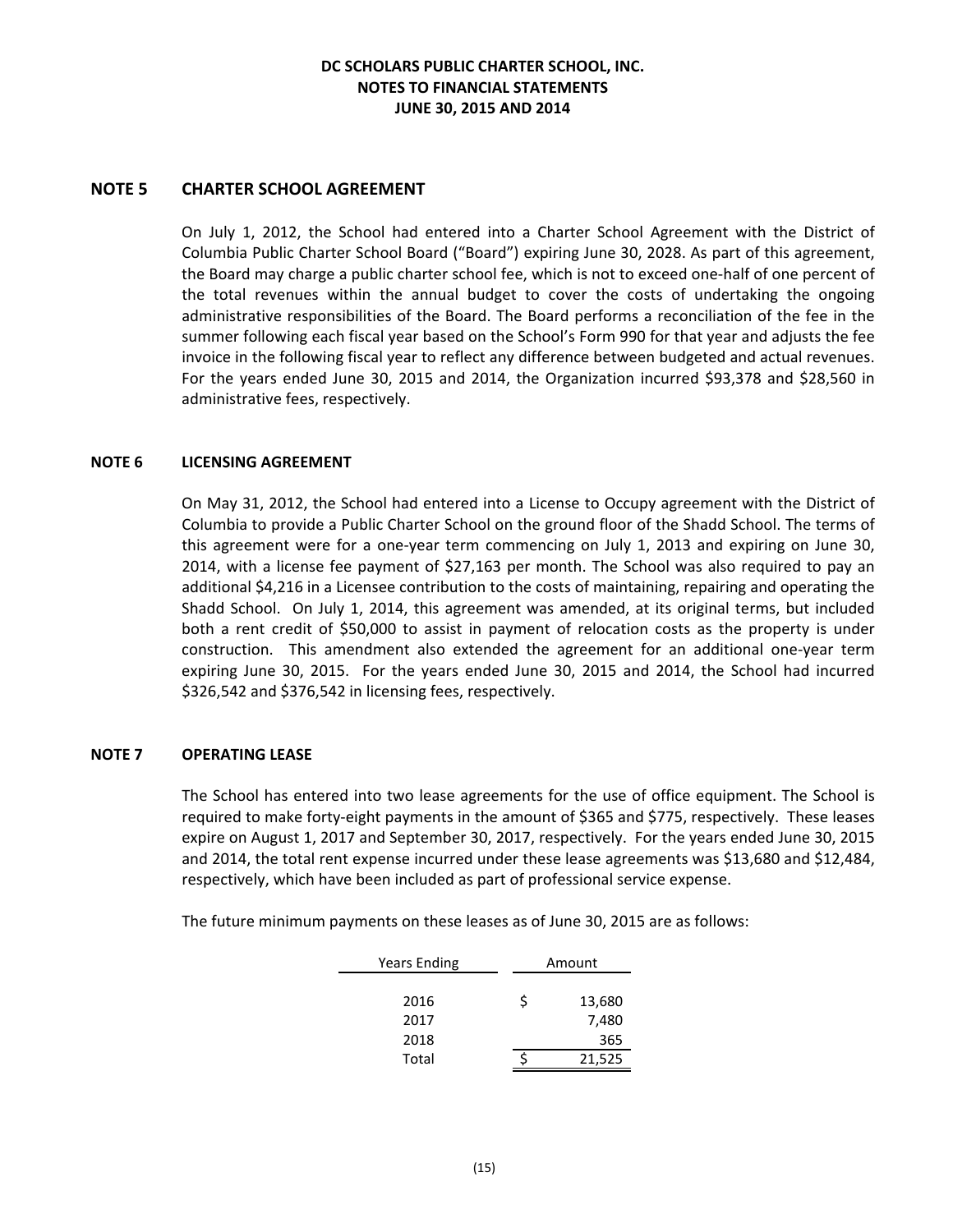#### **NOTE 8 RETIREMENT PLAN**

 The School established a defined contribution plan under Section 403(b) of the Internal Revenue Code. For an employee with less than three years of service, the School will match up to 2% of the qualified employee's compensation. For employees with more than three years of service the School will match up to 4% of the qualified employee's compensation. Qualifying employees may contribute an amount as determined by the Internal Revenue Code of their compensation to the plan. Retirement expense for the years ended June 30, 2015 and 2014 was \$54,128 and \$25,794, respectively.

#### **NOTE 9 SUBSEQUENT EVENTS**

On August 31, 2015, the School entered into a limited liability company (LLC) agreement with the Charter School Incubator Initiative, a District of Columbia not‐for‐profit corporation, resulting in the formation of 5601 East Capitol, LLC. The School will be considered a member of the LLC and have a 99% interest in it, based on an initial capital contribution of approximately \$1.8 million. The other 1% interest will be held by the Charter School Incubator Initiative, the managing member, based on an initial capital contribution targeted at approximately \$18,000. Management of the School plans to consolidate the activities of the LLC with the School.

On September 3, 2015, the newly formed 5601 East Capitol, LLC committed \$17.5 million to the renovation of 5601 East Capitol Street, Lot 820 ("the SHADD property").

Prior to the year ended June 30, 2015, the School expended approximately \$760,000 on building renovations associated with the SHADD property. These costs have been classified as leasehold improvements on the School's statement of position as of June 30, 2015, and were subsequently reclassified as part of the School's \$1.8 million investment in 5601 East Capitol, LLC when the LLC agreement was signed on September 3, 2015.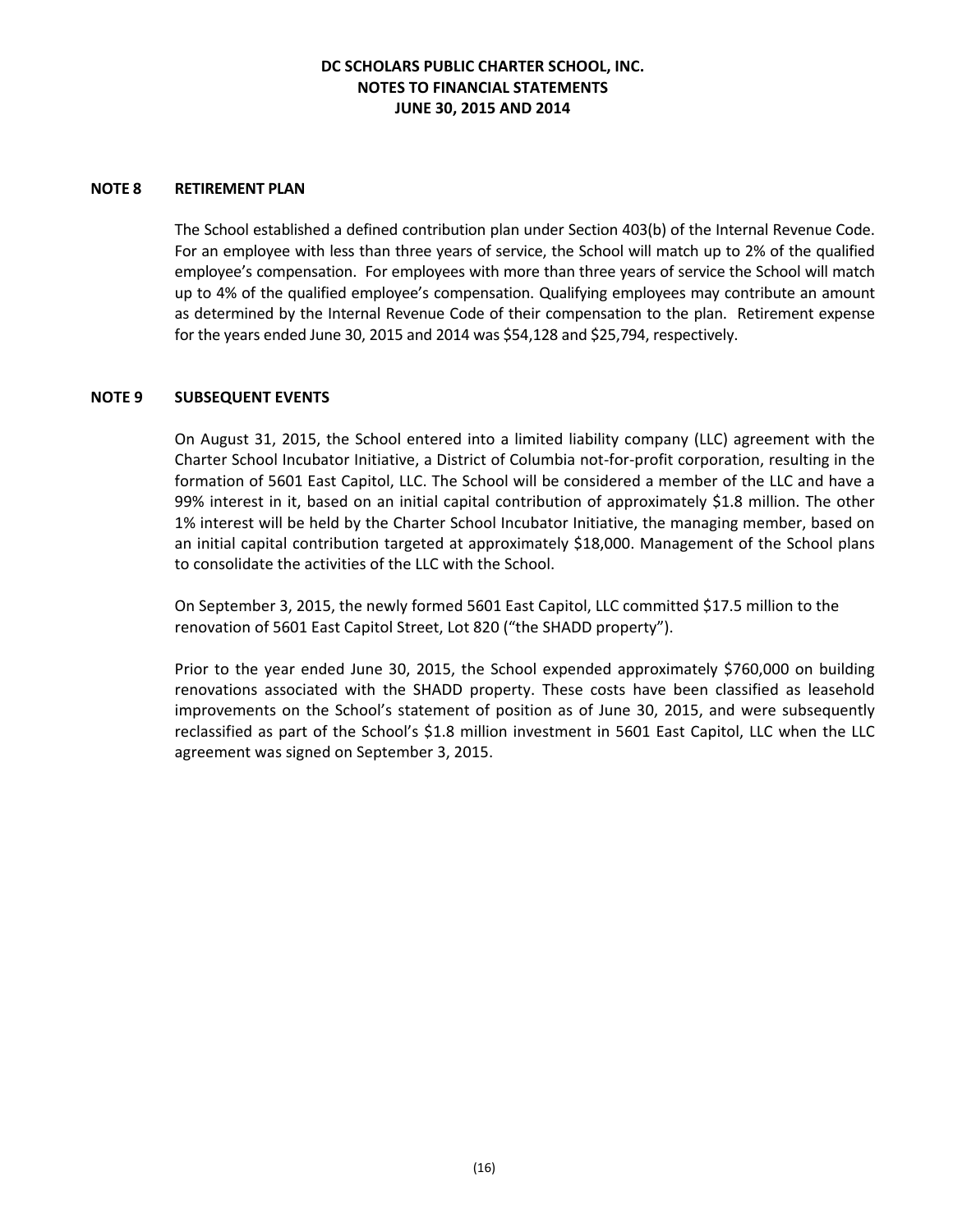## **DC SCHOLARS PUBLIC CHARTER SCHOOL, INC. SCHEDULE OF EXPENDITURES OF FEDERAL AWARDS YEAR ENDED JUNE 30, 2015**

|                                      |        |             | Pass-          | Grant               |         |            | Accrued or |          | Total   |                |         |    | Accrued or |
|--------------------------------------|--------|-------------|----------------|---------------------|---------|------------|------------|----------|---------|----------------|---------|----|------------|
| Federal Grantor/                     |        | Federal     | Through        | Period              | Program | (Deferred) |            | Received |         | Federal        |         |    | (Deferred) |
| Pass-Through Grantor/                | Source | <b>CFDA</b> | Grantor's      | Beginning/          | or      | Revenue    |            | for      |         | Disbursements/ |         |    | Revenue    |
| Program Title                        | Code   | Number      | Number         | <b>Ending Date</b>  | Award   | at 7/1/14  |            | the Year |         | Expenditures   |         |    | at 6/30/15 |
| U.S. Department of Education         |        |             |                |                     |         |            |            |          |         |                |         |    |            |
| Pass-Through Office of the State     |        |             |                |                     |         |            |            |          |         |                |         |    |            |
| Superintendent of Education          |        |             |                |                     |         |            |            |          |         |                |         |    |            |
| Title I - Improving Basic Programs   |        | 84.010      | 42010A         | 07/01/13 - 09/30/14 | \$      | Ś.         | 17,941     | - \$     | 28,919  | - \$           | 10,978  | \$ |            |
| Title I - Improving Basic Programs   |        | 84.010      | 52010A         | 07/01/14 - 09/30/15 | 98,249  |            |            |          | 77,710  |                | 104,062 |    | 26,352     |
| Title II - Improving Teacher Quality |        | 84.367      | 42367A         | 07/01/13 - 09/30/14 |         |            | 3,835      |          | 6,182   |                | 2,347   |    |            |
| Title II - Improving Teacher Quality |        | 84.367      | 52367A         | 07/01/14 - 09/30/15 | 24,153  |            |            |          | 409     |                | 15,488  |    | 15,079     |
| Title V, Part B - Charter School     |        |             |                |                     |         |            |            |          |         |                |         |    |            |
| Program                              |        | 84.282      | N/A            | 04/25/11 - 04/24/14 |         |            | 180,790    |          | 180,939 |                | 149     |    |            |
| Twenty-First Century Community       |        |             |                |                     |         |            |            |          |         |                |         |    |            |
| <b>Learning Centers</b>              |        | 84.287      | 42287C-14-0506 | 10/01/13 - 09/30/14 | ٠       |            | 100,499    |          | 120,190 |                | 19,691  |    |            |
| Twenty-First Century Community       |        |             |                |                     |         |            |            |          |         |                |         |    |            |
| <b>Learning Centers</b>              |        | 84.287      | 52287C-16-0506 | 10/01/14 - 09/30/15 | 225,000 |            |            |          | 167,479 |                | 220,907 |    | 53,428     |
| Individuals with Disabilities        |        |             |                |                     |         |            |            |          |         |                |         |    |            |
| <b>Education Act Part B</b>          |        | 84.027      | 32027A         | 07/01/12 - 09/30/14 |         |            |            |          | 4,955   |                | 4,955   |    |            |
| Individuals with Disabilities        |        |             |                |                     |         |            |            |          |         |                |         |    |            |
| <b>Education Act Part B</b>          |        | 84.027      | 32027A         | 07/01/13 - 09/30/15 | 23,621  |            |            |          | 23,621  |                | 23,621  |    |            |
|                                      |        |             |                |                     |         |            |            |          |         |                |         |    |            |
| Total U.S. Department of Education   |        |             |                |                     | 371,023 |            | 303,065    |          | 610,404 |                | 402,198 |    | 94,859     |
| U.S. Department of Agriculture       |        |             |                |                     |         |            |            |          |         |                |         |    |            |
| Pass-Through Office of the State     |        |             |                |                     |         |            |            |          |         |                |         |    |            |
| National School Lunch Program        |        | 10.555      | N/A            | 08/27/13 - 06/20/14 |         |            | 32,083     |          | 31,643  |                | (440)   |    |            |
| National School Lunch Program        |        | 10.555      | N/A            | 07/01/14 - 06/30/15 | 180,792 |            |            |          | 185,441 |                | 260,177 |    | 74,736     |
|                                      |        |             |                |                     |         |            |            |          |         |                |         |    |            |
| Total U.S. Department of Agriculture |        |             |                |                     | 180,792 |            | 32,083     |          | 217,084 |                | 259,737 |    | 74,736     |
|                                      |        |             |                |                     |         |            |            |          |         |                |         |    |            |
| <b>Total Financial Assistance</b>    |        |             |                |                     | 551,815 |            | 335,148    |          | 827,488 |                | 661,935 | -Ş | 169,595    |
|                                      |        |             |                |                     |         |            |            |          |         |                |         |    |            |

D ‐ Direct Funding

I ‐ Indirect Funding

S ‐ State Share

*See accompanying Notes to Schedule of Expenditures of Federal Awards.*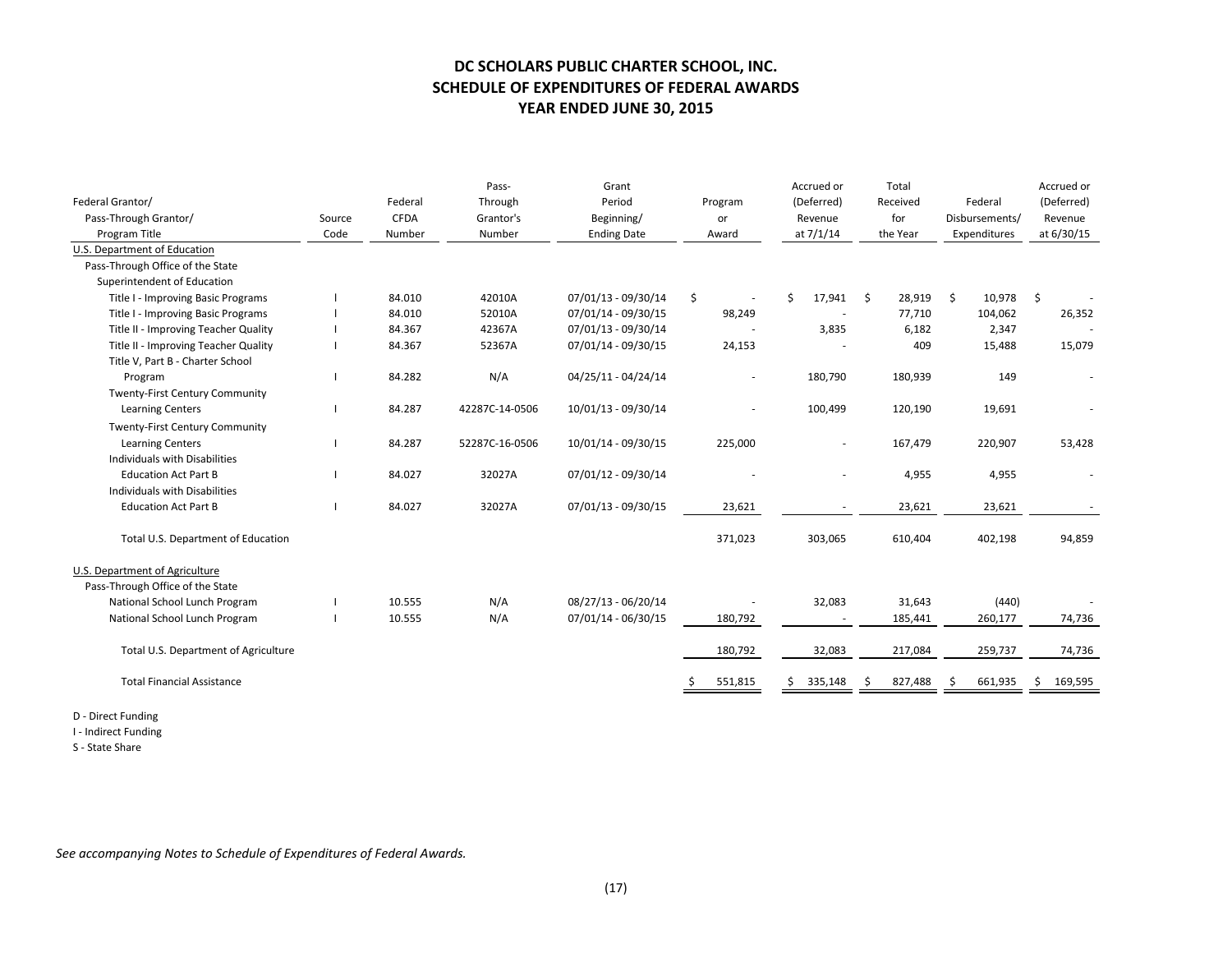# **DC SCHOLARS PUBLIC CHARTER SCHOOL, INC. NOTES TO SCHEDULE OF EXPENDITURES OF FEDERAL AWARDS YEAR ENDED JUNE 30, 2015**

#### **NOTE A GENERAL INFORMATION**

The accompanying Schedule of Expenditures of Federal Awards presents the activities of the federal financial assistance programs of DC Scholars Public Charter School, Inc. (the School). Financial awards received directly from federal agencies, as well as financial assistance passed through other governmental agencies or non‐profit organizations, are included in the schedule.

#### **NOTE B BASIS OF PRESENTATION**

The accompanying Schedule of Expenditures of Federal Awards includes the federal grant activity of the School and is presented on the accrual basis of accounting. The information in this schedule is presented in accordance with the requirements of OMB Circular A‐133, *Audits of States, Local Governments, and Non‐ Profit Organizations*.

#### **NOTE C RELATIONSHIP TO FINANCIAL STATEMENTS**

The Schedule of Expenditures of Federal Awards presents only a selected portion of the activities of the School. It is not intended to, and does not, present either the balance sheet or revenue, expenditures, and changes in net assets. The financial activity for the aforementioned awards is reported in the School's statement of activities.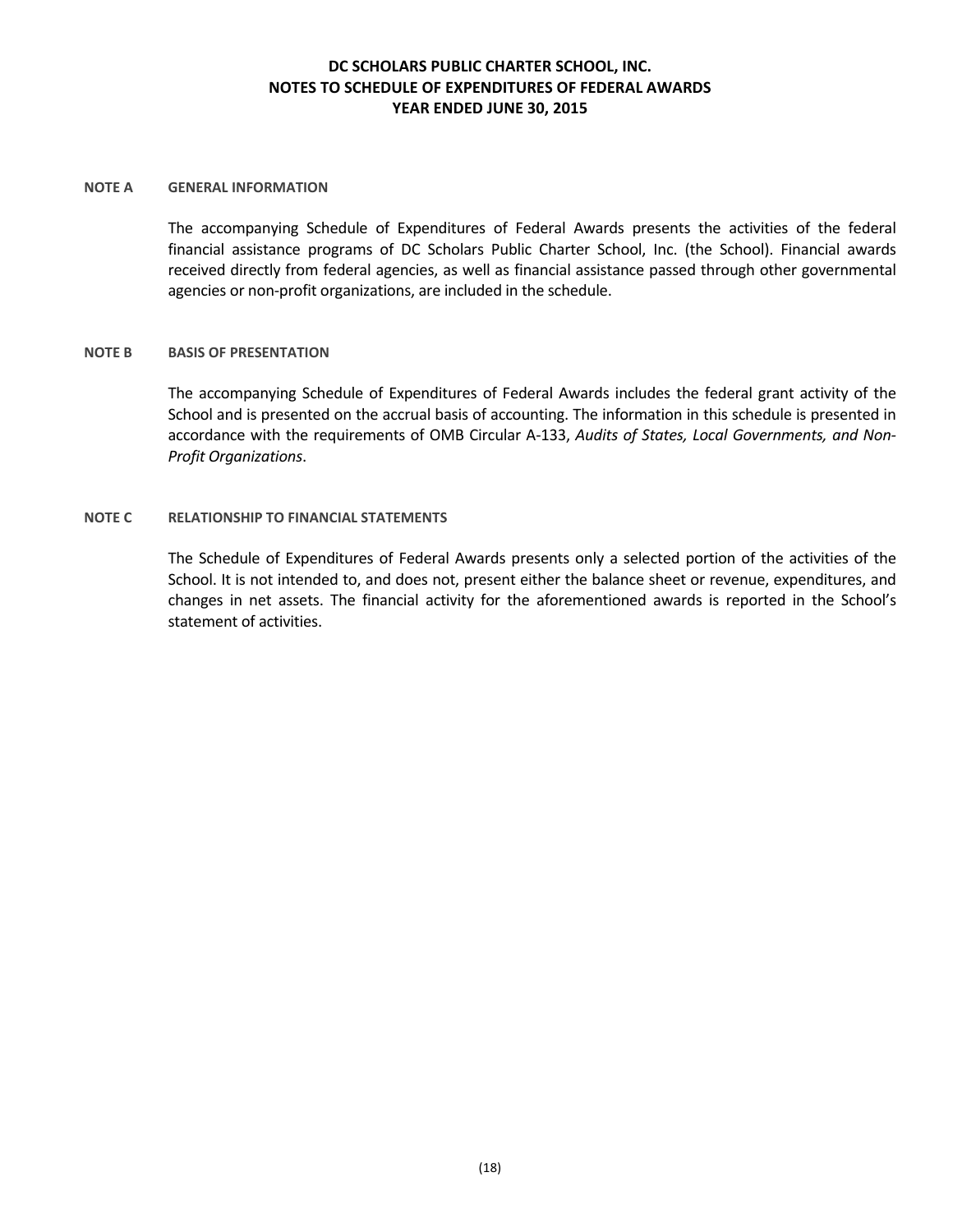

CliftonLarsonAllen LLP CLAconnect.com

# **INDEPENDENT AUDITORS' REPORT ON INTERNAL CONTROL OVER FINANCIAL REPORTING AND ON COMPLIANCE AND OTHER MATTERS BASED ON AN AUDIT OF FINANCIAL STATEMENTS PERFORMED IN ACCORDANCE WITH** *GOVERNMENT AUDITING STANDARDS*

Board of Directors DC Scholars Public Charter School, Inc. Washington, D.C.

We have audited, in accordance with the auditing standards generally accepted in the United States of America and the standards applicable to financial audits contained in *Government Auditing Standards* issued by the Comptroller General of the United States, the financial statements of DC Scholars Public Charter School, Inc., which comprise the statement of financial position as of June 30, 2015, and the related statements of activities, and cash flows for the year then ended, and the related notes to the financial statements, and have issued our report thereon dated November 23, 2015.

### **Internal Control Over Financial Reporting**

In planning and performing our audit of the financial statements, we considered DC Scholars Public Charter School, Inc.'s internal control over financial reporting (internal control) to determine the audit procedures that are appropriate in the circumstances for the purpose of expressing our opinion on the financial statements, but not for the purpose of expressing an opinion on the effectiveness of DC Scholars Public Charter School, Inc.'s internal control. Accordingly, we do not express an opinion on the effectiveness of DC Scholars Public Charter School, Inc.'s internal control.

A *deficiency in internal* control exists when the design or operation of a control does not allow management or employees, in the normal course of performing their assigned functions, to prevent, or detect and correct, misstatements on a timely basis. A *material weakness* is a deficiency, or a combination of deficiencies, in internal control, such that there is a reasonable possibility that a material misstatement of the entity's financial statements will not be prevented, or detected and corrected on a timely basis. A *significant deficiency* is a deficiency, or a combination of deficiencies, in internal control that is less severe than a material weakness, yet important enough to merit attention by those charged with governance.

Our consideration of internal control was for the limited purpose described in the first paragraph of this section and was not designed to identify all deficiencies in internal control that might be material weaknesses or significant deficiencies. Given these limitations, during our audit we did not identify any deficiencies in internal control that we consider to be material weaknesses. However, material weaknesses may exist that have not been identified.



An independent member of Nexia International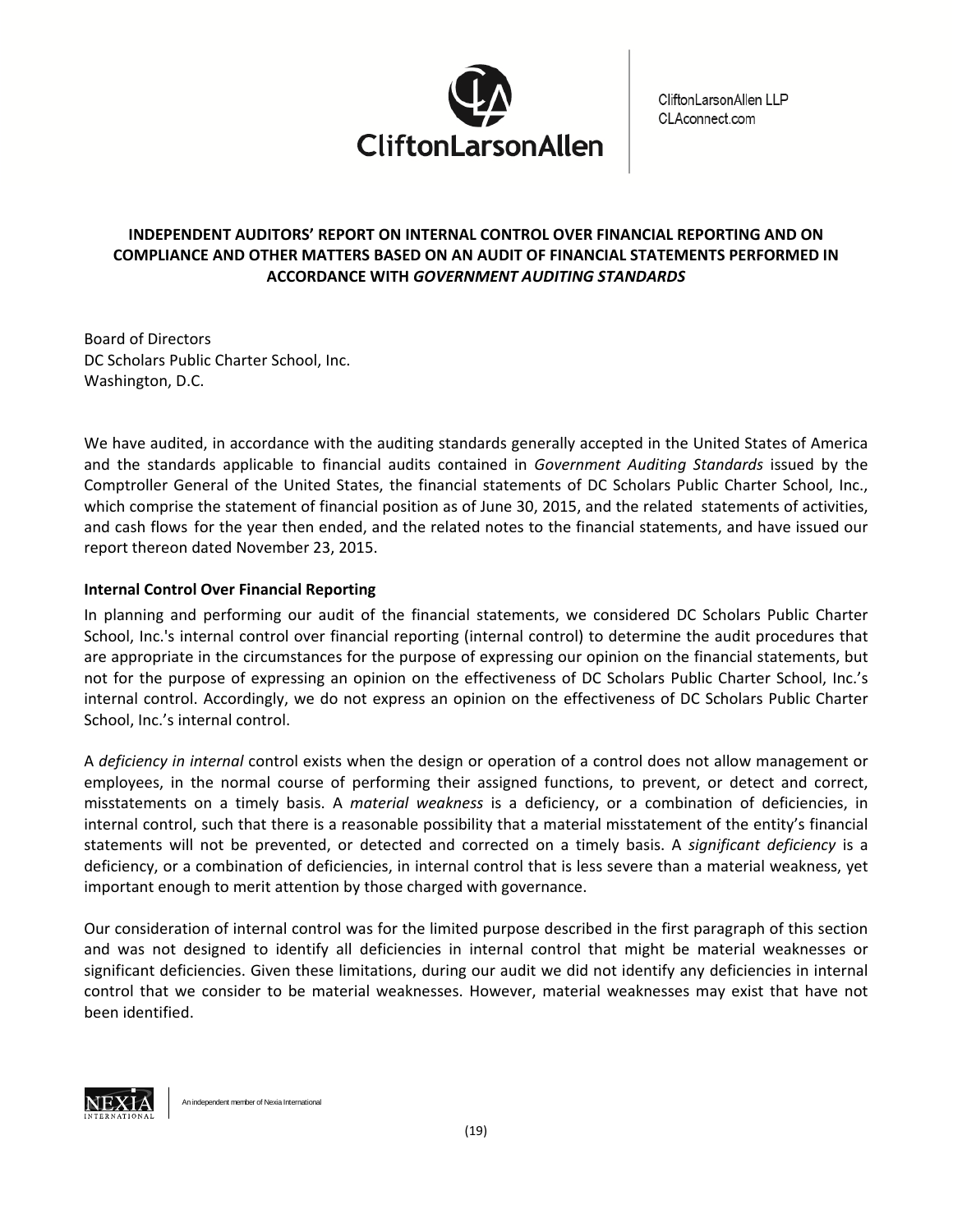Board of Directors DC Scholars Public Charter School, Inc.

#### **Compliance and Other Matters**

As part of obtaining reasonable assurance about whether DC Scholars Public Charter School, Inc.'s financial statements are free from material misstatement, we performed tests of its compliance with certain provisions of laws, regulations, contracts, and grant agreements, noncompliance with which could have a direct and material effect on the determination of financial statement amounts. However, providing an opinion on compliance with those provisions was not an objective of our audit, and accordingly, we do not express such an opinion. The results of our tests disclosed no instances of noncompliance or other matters that are required to be reported under *Government Auditing Standards*.

#### **Purpose of this Report**

The purpose of this report is solely to describe the scope of our testing of internal control and compliance and the result of that testing, and not to provide an opinion on the effectiveness of the entity's internal control or on compliance. This report is an integral part of an audit performed in accordance with *Government Auditing Standards* in considering the entity's internal control and compliance. Accordingly, this communication is not suitable for any other purpose.

Viifton Larson Allen LLP

**CliftonLarsonAllen LLP**

Plymouth Meeting, Pennsylvania November 23, 2015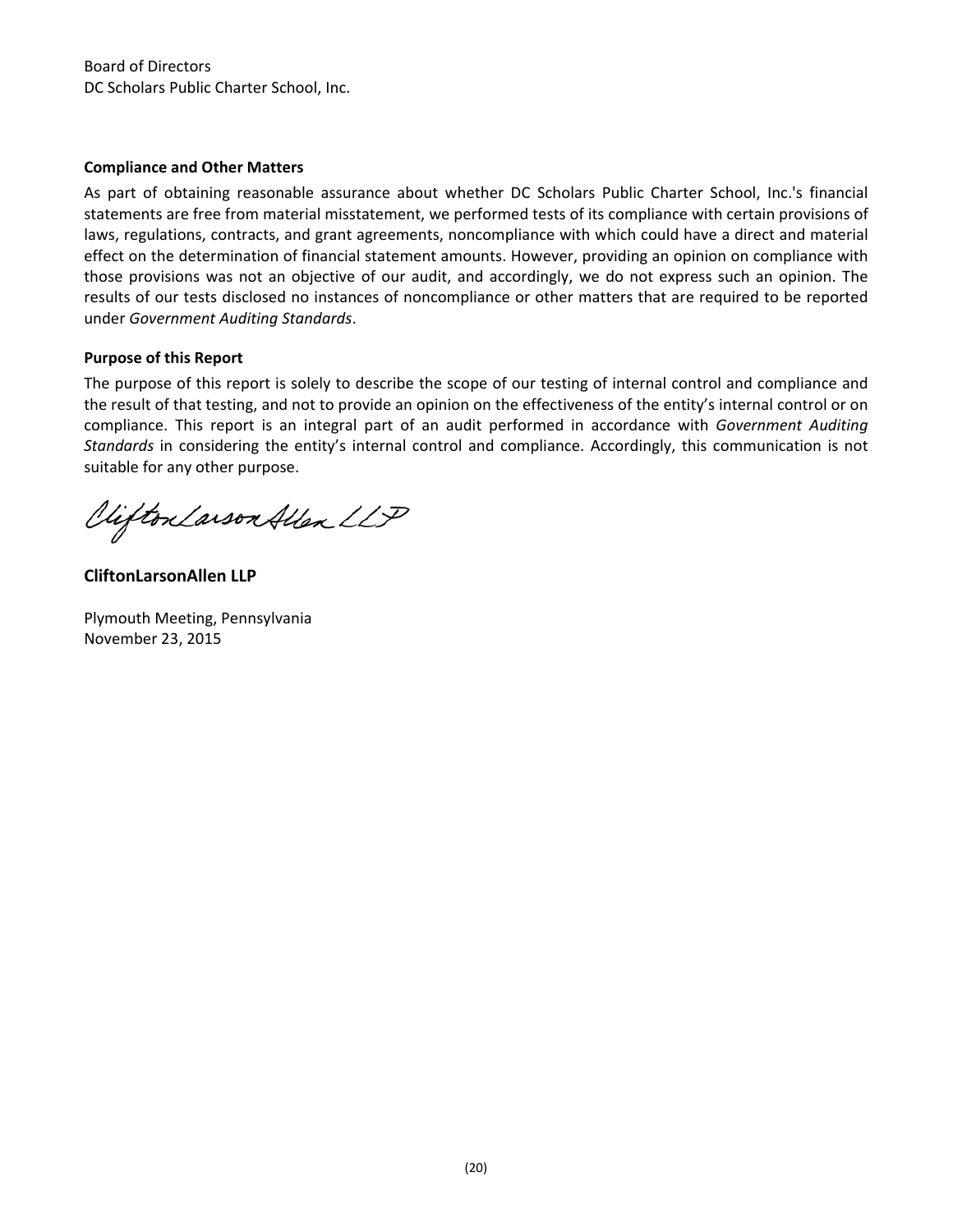

CliftonLarsonAllen LLP CLAconnect.com

# **INDEPENDENT AUDITORS' REPORT ON COMPLIANCE WITH REQUIREMENTS THAT COULD HAVE A DIRECT AND MATERIAL EFFECT ON EACH MAJOR FEDERAL PROGRAM, ON INTERNAL CONTROL OVER COMPLIANCE, AND ON THE SCHEDULE OF EXPENDITURES OF FEDERAL AWARDS IN ACCORDANCE WITH OMB CIRCULAR A‐133**

Board of Directors DC Scholars Public Charter School, Inc. Washington, D.C.

#### **Report on Compliance for Each Major Federal Program**

We have audited DC Scholars Public Charter School, Inc.'s compliance with the types of compliance requirements described in the *OMB Circular A‐133 Compliance Supplement* that could have a direct and material effect on each of DC Scholars Public Charter School, Inc.'s major federal programs for the year ended June 30, 2015. DC Scholars Public Charter School, Inc.'s major federal programs are identified in the summary of auditors' results section of the accompanying schedule of findings and questioned costs.

#### *Management's Responsibility*

Management is responsible for compliance with the requirements of laws, regulations, contracts, and grants applicable to its federal programs.

#### *Auditors' Responsibility*

Our responsibility is to express an opinion on compliance for each of DC Scholars Public Charter School, Inc.'s major federal programs based on our audit of the types of compliance requirements referred to above. We conducted our audit of compliance in accordance with auditing standards generally accepted in the United States of America; the standards applicable to financial audits contained in *Government Auditing Standards*, issued by the Comptroller General of the United States; and OMB Circular A‐133, *Audits of States, Local Governments, and Non‐Profit Organizations*. Those standards and OMB Circular A‐133 require that we plan and perform the audit to obtain reasonable assurance about whether noncompliance with the types of compliance requirements referred to above that could have a direct and material effect on a major federal program occurred. An audit includes examining, on a test basis, evidence about DC Scholars Public Charter School, Inc.'s compliance with those requirements and performing such other procedures as we considered necessary in the circumstances.

We believe that our audit provides a reasonable basis for our opinion on compliance for each major federal program. However, our audit does not provide a legal determination of DC Scholars Public Charter School, Inc.'s compliance.

#### *Opinion on Each Major Federal Program*

In our opinion, DC Scholars Public Charter School, Inc. complied, in all material respects, with the types of compliance requirements referred to above that could have a direct and material effect on each of its major federal programs for the year ended June 30, 2015.



An independent member of Nexia International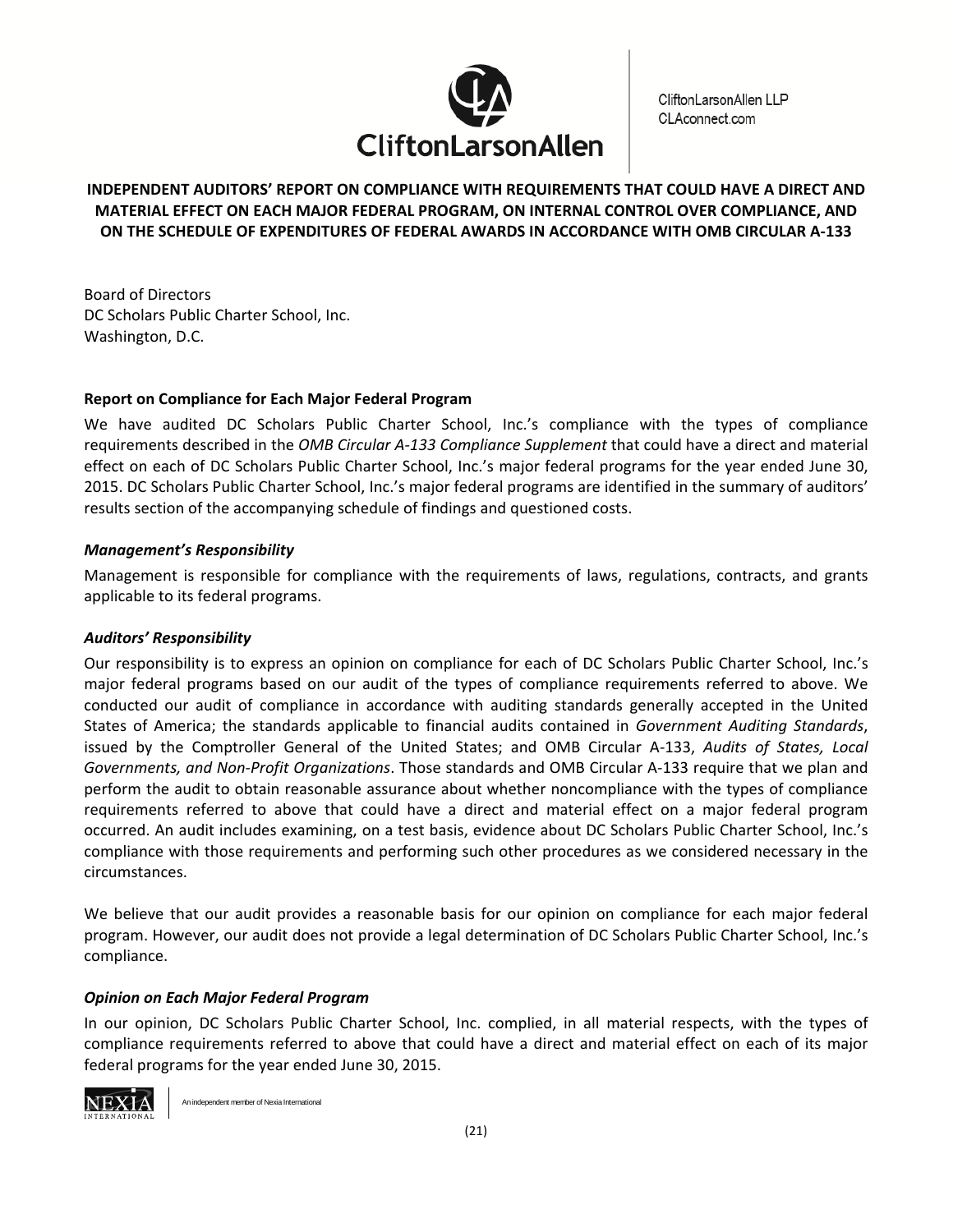### *Other Matters*

The results of our auditing procedures disclosed instances of noncompliance, which are required to be reported in accordance with OMB Circular A‐133 and which are described in the accompanying schedule of findings and questioned costs as items FA 2015‐0001. Our opinion on each major federal program is not modified with respect to these matters.

DC Scholars Public Charter School, Inc.'s response to the noncompliance findings identified in our audit is described in the accompanying schedule of findings and questioned costs. DC Scholars Public Charter School, Inc.'s response was not subjected to the auditing procedures applied in the audit of compliance and, accordingly, we express no opinion on the response.

# **Report on Internal Control Over Compliance**

Management of DC Scholars Public Charter School, Inc. is responsible for establishing and maintaining effective internal control over compliance with the types of compliance requirements referred to above. In planning and performing our audit of compliance, we considered DC Scholars Public Charter School, Inc.'s internal control over compliance with the types of requirements that could have a direct and material effect on each major federal program to determine the auditing procedures that are appropriate in the circumstances for the purpose of expressing an opinion on compliance for each major federal program and to test and report on internal control over compliance in accordance with OMB Circular A‐133, but not for the purpose of expressing an opinion on the effectiveness of internal control over compliance. Accordingly, we do not express an opinion on the effectiveness of DC Scholars Public Charter School, Inc.'s internal control over compliance.

A *deficiency in internal control over compliance* exists when the design or operation of a control over compliance does not allow management or employees, in the normal course of performing their assigned functions, to prevent, or detect and correct, noncompliance with a type of compliance requirement of a federal program on a timely basis. A *material weakness in internal control over compliance* is a deficiency, or combination of deficiencies, in internal control over compliance, such that there is a reasonable possibility that material noncompliance with a type of compliance requirement of a federal program will not be prevented, or detected and corrected, on a timely basis. A *significant deficiency in internal control over compliance* is a deficiency, or a combination of deficiencies, in internal control over compliance with a type of compliance requirement of a federal program that is less severe than a material weakness in internal control over compliance, yet important enough to merit attention by those charged with governance.

Our consideration of internal control over compliance was for the limited purpose described in the first paragraph of this section and was not designed to identify all deficiencies in internal control over compliance that might be material weaknesses or significant deficiencies and therefore, material weaknesses or significant deficiencies may exist that were not identified. We consider the deficiency in internal control over compliance described in the accompanying schedule of findings and questioned costs as items FA 2015‐0001 to be a significant deficiency.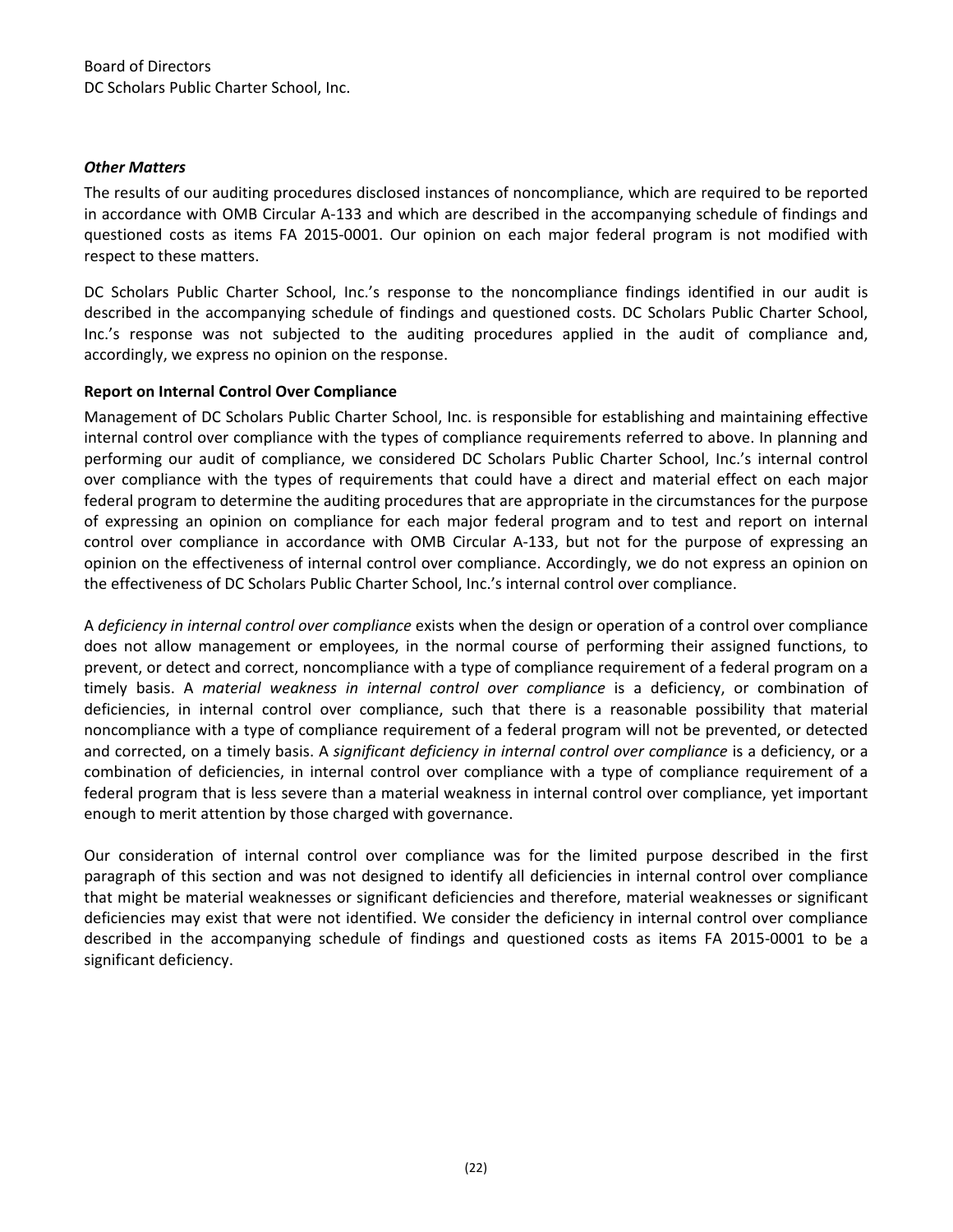Board of Directors DC Scholars Public Charter School, Inc.

DC Scholars Public Charter School Inc.'s response to the internal control over compliance findings identified in our audit is described in the accompanying schedule of findings and questioned costs. DC Scholars Public Charter School, Inc.'s response was not subjected to the auditing procedures applied in the audit of compliance and, accordingly, we express no opinion on the response.

The purpose of this report on internal control over compliance is solely to describe the scope of our testing of internal control over compliance and the result of that testing based on the requirements of OMB Circular A‐ 133. Accordingly, this report is not suitable for any other purpose.

Clifton Larson Allen LLP

**CliftonLarsonAllen LLP**

Plymouth Meeting, Pennsylvania November 23, 2015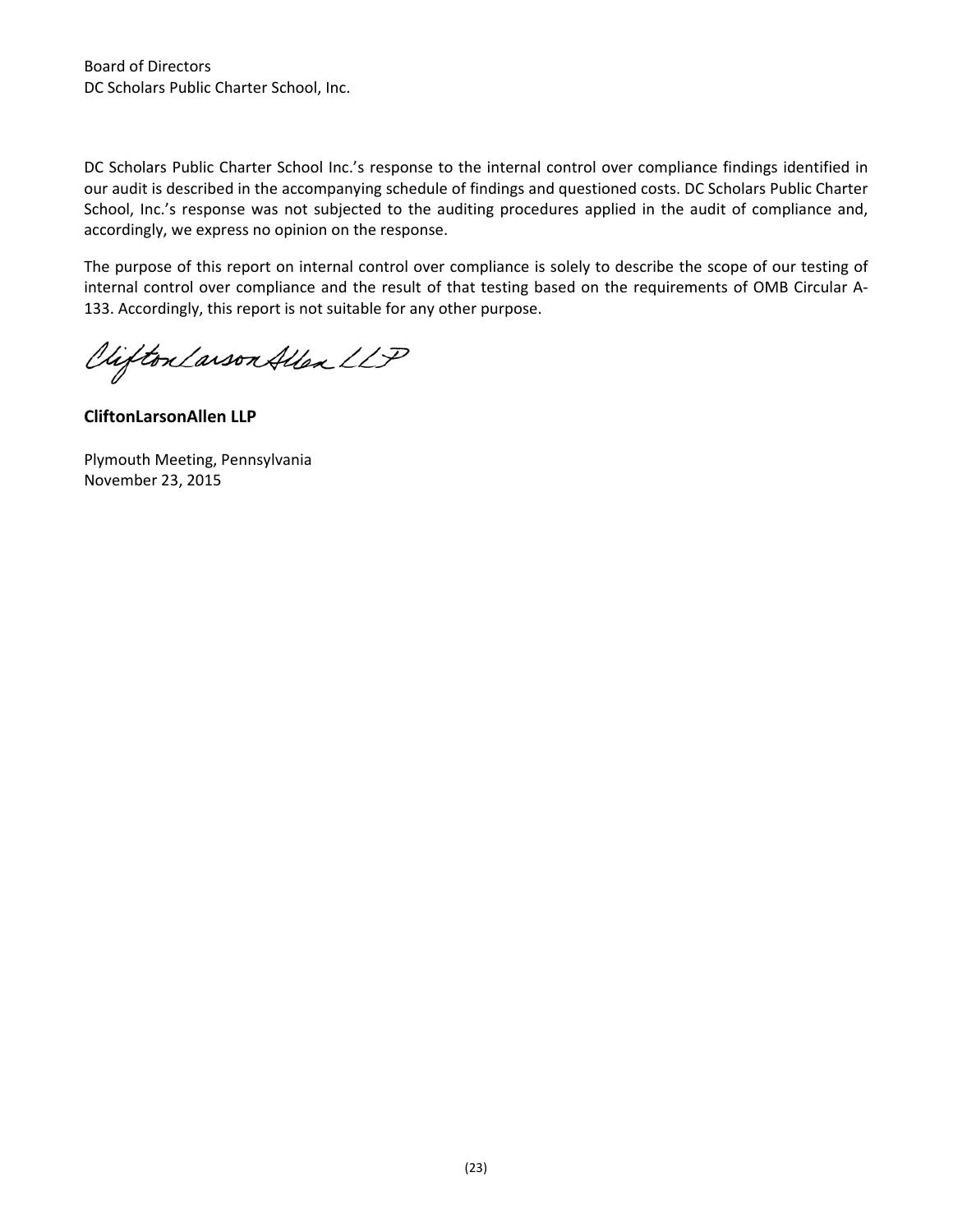# **DC SHOLARS PUBLIC CHARTER SCHOOL, INC. SCHEDULE OF FINDINGS AND QUESTIONED COSTS YEAR ENDED JUNE 30, 2015**

# *Section I – Summary of Auditors' Results*

# *Financial Statements*

| 1. | Type of auditors' report issued: Unmodified                                                                                 |            |                                                                                                                                                                                                                                                                                                        |
|----|-----------------------------------------------------------------------------------------------------------------------------|------------|--------------------------------------------------------------------------------------------------------------------------------------------------------------------------------------------------------------------------------------------------------------------------------------------------------|
| 2. | Internal control over financial reporting:                                                                                  |            |                                                                                                                                                                                                                                                                                                        |
|    | Material weakness(es) identified?<br>$\bullet$                                                                              | yes        | X no                                                                                                                                                                                                                                                                                                   |
|    | Significant deficiency(ies) identified<br>that are not considered to be<br>material weakness(es)?                           | yes        | X none reported                                                                                                                                                                                                                                                                                        |
|    | 3. Noncompliance material to financial<br>statements noted?                                                                 | yes        | x no                                                                                                                                                                                                                                                                                                   |
|    | <b>Federal Awards</b>                                                                                                       |            |                                                                                                                                                                                                                                                                                                        |
| 1. | Internal control over major federal programs:                                                                               |            |                                                                                                                                                                                                                                                                                                        |
|    | Material weakness(es) identified?                                                                                           | yes        | $\mathsf{X}$ and $\mathsf{X}$ and $\mathsf{X}$ and $\mathsf{X}$ are $\mathsf{X}$ and $\mathsf{X}$ and $\mathsf{X}$ are $\mathsf{X}$ and $\mathsf{X}$ are $\mathsf{X}$ and $\mathsf{X}$ are $\mathsf{X}$ and $\mathsf{X}$ are $\mathsf{X}$ and $\mathsf{X}$ are $\mathsf{X}$ and $\mathsf{X}$ are<br>no |
|    | Significant deficiency(ies) identified<br>that are not considered to be<br>material weakness(es)?                           | X<br>yes   | none reported                                                                                                                                                                                                                                                                                          |
| 2. | Type of auditor's report issued on<br>compliance for major federal programs:                                                | Unmodified |                                                                                                                                                                                                                                                                                                        |
|    | 3. Any audit findings disclosed that are required<br>to be reported in accordance with<br>section 510(a) of Circular A-133? | X<br>yes   | no                                                                                                                                                                                                                                                                                                     |
|    | Idontification of Maior Eodoral Drograms                                                                                    |            |                                                                                                                                                                                                                                                                                                        |

### *Identification of Major Federal Programs*

# **CFDA Number(s) Name of Federal Program or Cluster**

10.533 and 10.555 U.S. Department of Agriculture, Pass‐Through Office of the State Superintendent of Education, National School Lunch Program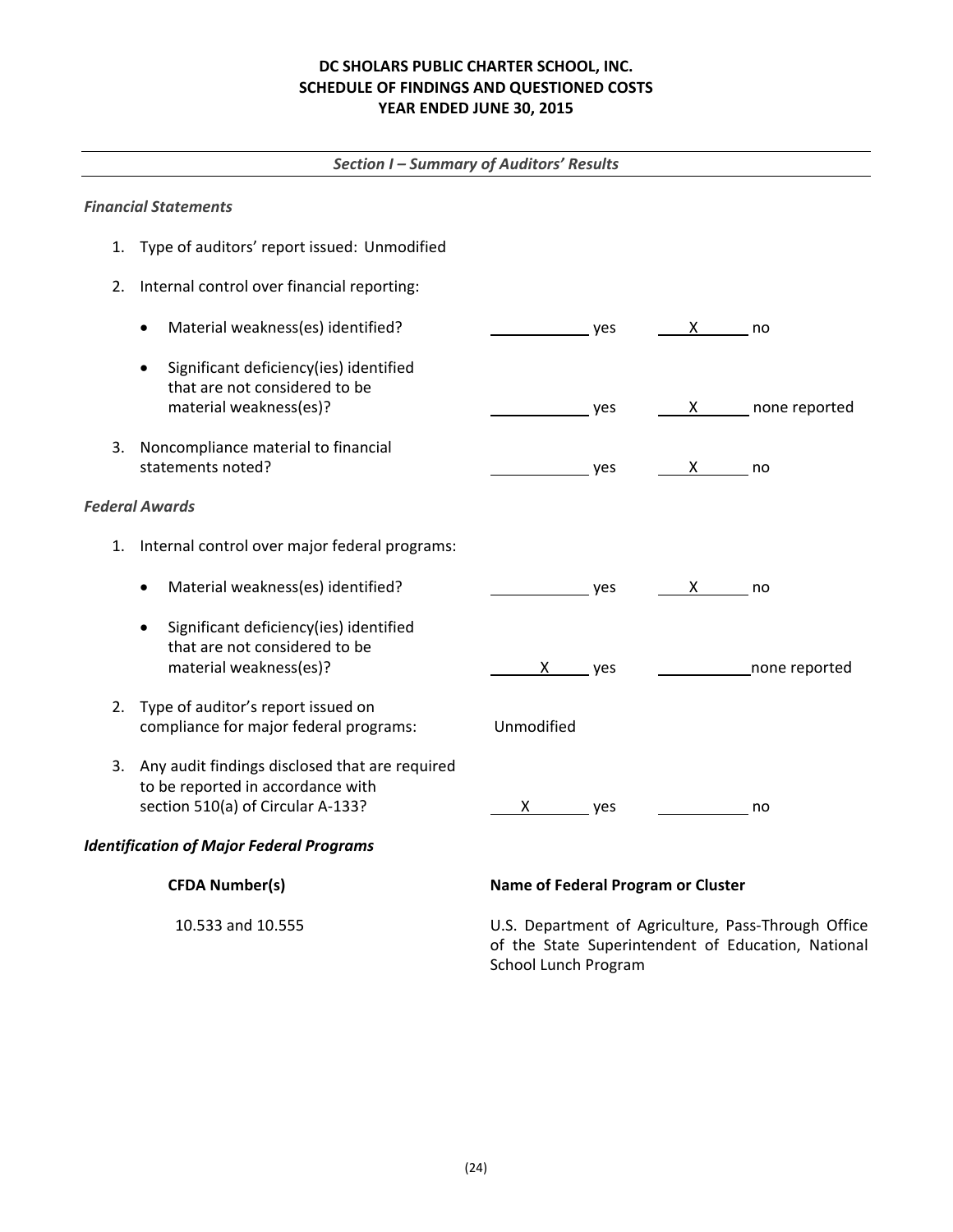# **DC SHOLARS PUBLIC CHARTER SCHOOL, INC. SCHEDULE OF FINDINGS AND QUESTIONED COSTS (CONTINUED) YEAR ENDED JUNE 30, 2015**

| Section I - Summary of Auditors' Results (Continued)                                                |           |  |  |  |  |  |
|-----------------------------------------------------------------------------------------------------|-----------|--|--|--|--|--|
| Dollar threshold used to distinguish between<br>Type A or Type B programs was:                      | \$300,000 |  |  |  |  |  |
| Auditee qualified as low-risk auditee pursuant to<br><b>OMB Circular A-133?</b><br><b>ves</b><br>no |           |  |  |  |  |  |
| <b>Section II - Financial Statement Findings</b>                                                    |           |  |  |  |  |  |

Our audit did not disclose any matters required to be reported in accordance with *Government Auditing Standards*.

*Section III – Findings and Questioned Costs – Major Federal Programs* 

#### **FA 2015‐0001**

U.S. Department of Education

National School Lunch Program

CFDA Number: 10.553 and 10.555

Pass Through Agency: Office of State Superintendent of Education

Pass‐Through Numbers: N/A

Award Period: July 1, 2014 through June 30, 2015

Type of Finding:

• Significant Deficiency over Compliance

### **Criteria:**

OMB Circular A‐133 requires compliance with the provisions of cash management. The School is responsible for having internal controls designed to ensure compliance with those provisions.

### **Condition/Context:**

One compliance requirement of the School's National School Lunch program contract is that the school is required to count meals through a Point of Service method as a total number of reimbursable meals. There were discrepancies noted in the number of days reported on the Reimbursement Claim Forms as compared to the daily point of service logs. As part of our testing, we had selected two months of Reimbursement Claim Forms submitted to OSSE and also obtained all of the point of service logs for the two months for both breakfast and lunch. There were 58 fewer reimbursable meals reported on the September point of service daily logs than what was reported on the reimbursement claim form. This discrepancy represented less than 1% of the total meals provided. There were 91 fewer reimbursable meals reported on the March point of service daily logs than what was reported on the reimbursement claim form. This discrepancy represented approximately 1% of the total meals provided.